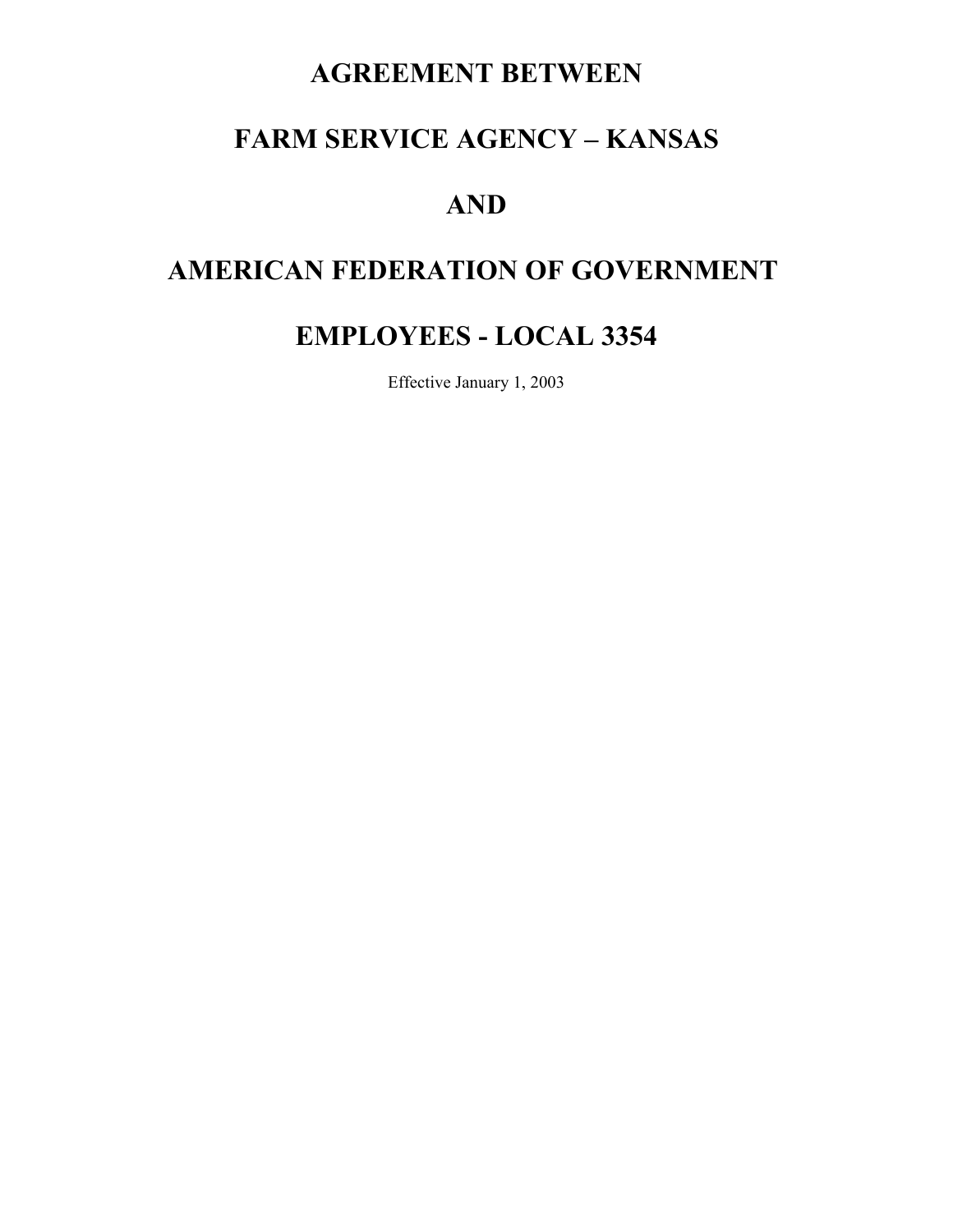| 1.1  |                                                              |  |  |
|------|--------------------------------------------------------------|--|--|
| 1.2  |                                                              |  |  |
| 1.3  |                                                              |  |  |
|      |                                                              |  |  |
|      |                                                              |  |  |
|      |                                                              |  |  |
|      |                                                              |  |  |
|      |                                                              |  |  |
|      |                                                              |  |  |
|      |                                                              |  |  |
|      |                                                              |  |  |
|      |                                                              |  |  |
|      |                                                              |  |  |
|      |                                                              |  |  |
|      | <b>UNION</b> iv                                              |  |  |
|      |                                                              |  |  |
|      |                                                              |  |  |
| 3.1  |                                                              |  |  |
| 32   |                                                              |  |  |
| 3.3  |                                                              |  |  |
|      |                                                              |  |  |
|      |                                                              |  |  |
|      |                                                              |  |  |
|      |                                                              |  |  |
|      |                                                              |  |  |
|      |                                                              |  |  |
|      |                                                              |  |  |
| 10.1 |                                                              |  |  |
| 10.2 | PERFORMANCE MANAGEMENT TRAINING/COUNSELING11                 |  |  |
| 10.3 |                                                              |  |  |
| 10.4 | PERFORMANCE STANDARDS/UNACCEPTABLE PERFORMANCE11             |  |  |
|      |                                                              |  |  |
| 11 1 |                                                              |  |  |
|      |                                                              |  |  |
|      | ARTICLE 12 - USE OF OFFICIAL FACILITIES/SERVICES/EQUIPMENT12 |  |  |
|      |                                                              |  |  |
|      |                                                              |  |  |
|      |                                                              |  |  |
|      |                                                              |  |  |
|      |                                                              |  |  |
| 14.1 |                                                              |  |  |
|      |                                                              |  |  |
|      |                                                              |  |  |
|      |                                                              |  |  |
|      |                                                              |  |  |
|      |                                                              |  |  |
|      |                                                              |  |  |
|      |                                                              |  |  |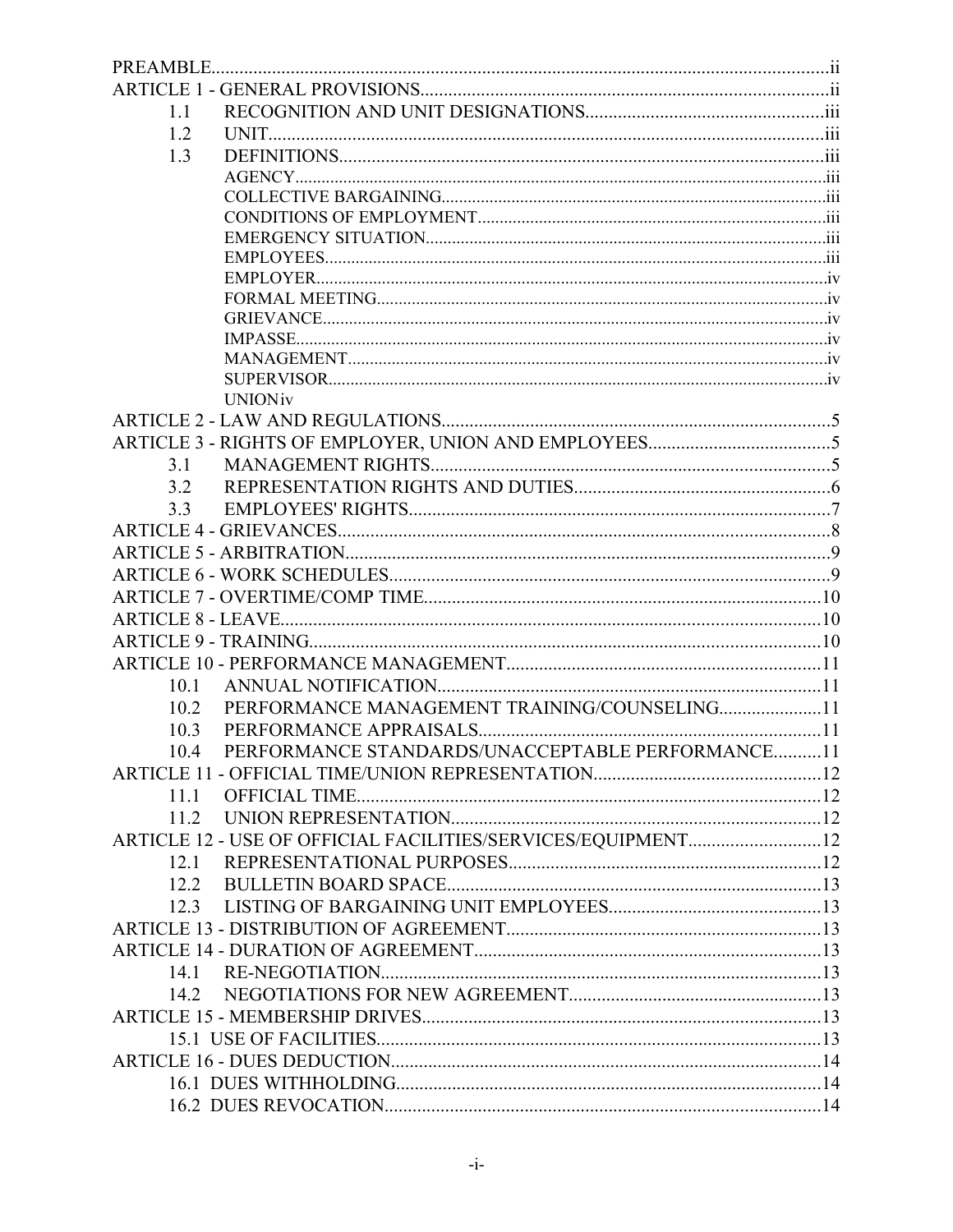| 192                     |  |
|-------------------------|--|
|                         |  |
|                         |  |
|                         |  |
|                         |  |
|                         |  |
|                         |  |
|                         |  |
|                         |  |
|                         |  |
|                         |  |
|                         |  |
|                         |  |
|                         |  |
|                         |  |
|                         |  |
|                         |  |
|                         |  |
|                         |  |
|                         |  |
|                         |  |
|                         |  |
|                         |  |
|                         |  |
|                         |  |
|                         |  |
|                         |  |
| 26.1                    |  |
| 26.2                    |  |
| 26.3<br><b>DDEAMDIE</b> |  |
|                         |  |

#### **PREAMBLE**

This Agreement is made pursuant to Title VII of Public Law 95-454 known as the Civil Service Reform Act of 1978. The following articles of this Agreement, together with any agreed to at a later date, constitute the Agreement by and between Farm Service Agency, United States Department of Agriculture, serving the State of Kansas, hereinafter referred to as the "EMPLOYER" and the American Federation of Government Employees (AFL-CIO) Local 3354, hereinafter referred to as the "UNION, " for the Employees in the Unit described below hereinafter referred to as the "EMPLOYEES."

The Union and the Employer agree to work toward the creation of a work environment in which Supervisors and Employees treat each other with respect and consideration. All Employees shall be treated fairly and equitably with proper regard for their privacy and constitutional rights and shall not be subject to intimidation, coercion, harassment, or retaliation for exercising any Employee rights provided for in this agreement.

#### **ARTICLE 1 - GENERAL PROVISIONS**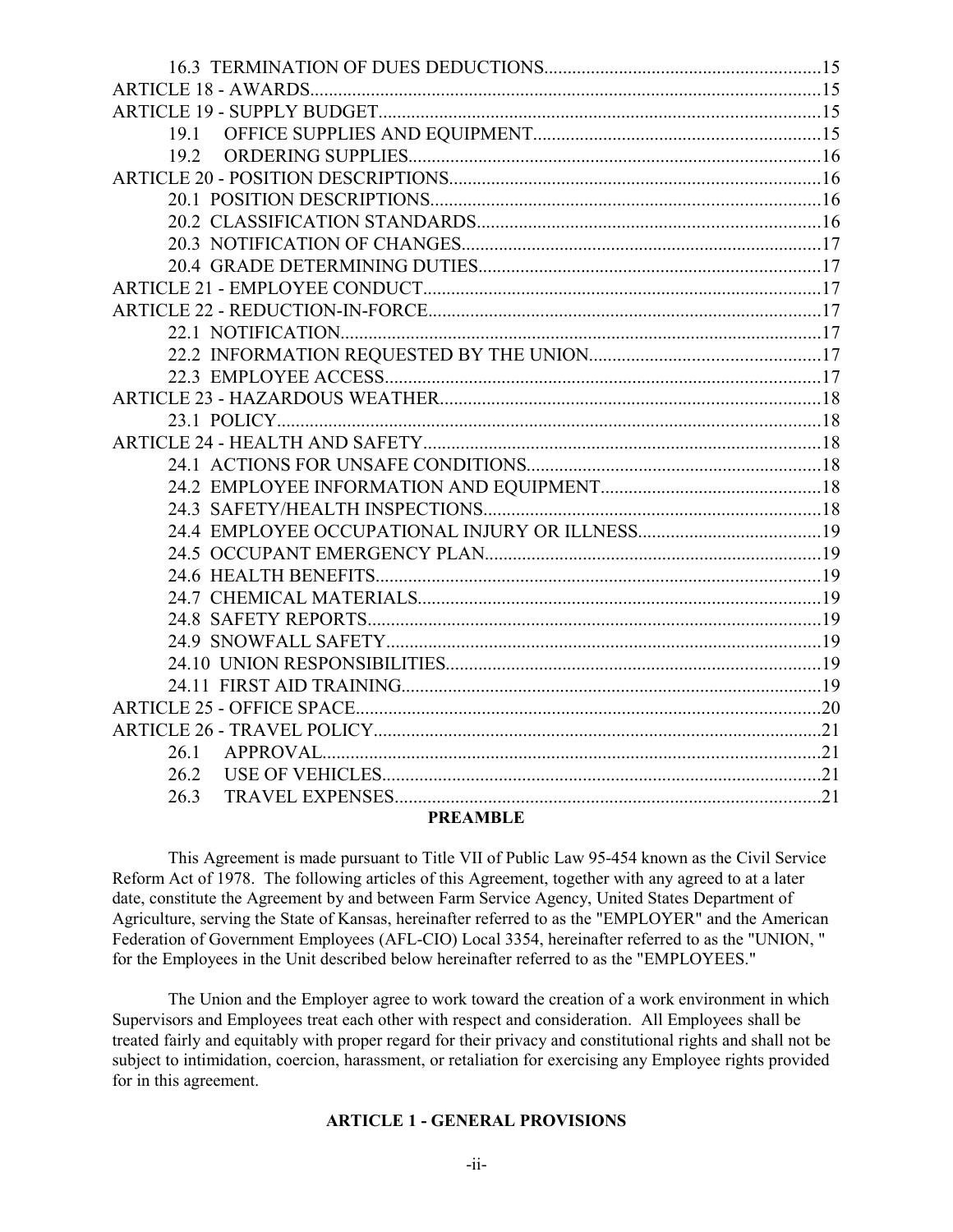- **1.1 RECOGNITION AND UNIT DESIGNATIONS:** Under authority contained in Title VII of Public Law 95-454, the State Executive Director of the Kansas State FSA Office hereby recognizes the Union as the exclusive representative of all the Employees in the Unit as described in Article 1.2. The Union recognizes its responsibility to represent the interests of all such Employees with respect to grievances, personnel policies, practices, and procedures, or other matters affecting their general working conditions, in accordance with the Civil Service Reform Act of 1978.
- **1.2 UNIT:** The Unit to which this Agreement is applicable is composed of:

**Includes**: All Federal non-supervisory professional and nonprofessional Employees, full time, part time and temporary Employees expected to be employed over 90 days, within the State of Kansas under the direction of the State Executive Director, Farm Service Agency.

**Excludes:** Management officials, Employees engaged in Federal Personnel work in other than a purely clerical capacity, confidential Employee(s), Supervisors and guards as defined in Public Law 95-454.

- **1.3 DEFINITIONS:** The following definitions of terms used in this Agreement shall apply:
	- A. **AGENCY:** Farm Service Agency, United States Department of Agriculture.
	- B. **ALTERNATIVE DISPUTE RESOLUTION:** Alternative Dispute Resolution (ADR) is any number of conflict resolution techniques which use a neutral third party to assist employees, managers, agencies, and USDA customers in resolving disputes. ADR is any method of dispute resolution other than formal adjudication. Management and Employee participation in ADR is voluntary.
	- C. **COLLECTIVE BARGAINING:** The performance of the mutual obligation of the representative of an Agency and the exclusive representative of Employees in an appropriate Unit in the Agency to meet at reasonable times and to consult and bargain in a good-faith effort to reach agreement with respect to the conditions of employment affecting such Employees and to execute, if requested by either party, a written document incorporating any collective bargaining agreement reached, but the obligation referred to in this paragraph does not compel either party to agree to a proposal or to make a concession.
	- D. **CONDITIONS OF EMPLOYMENT:** Personnel policies, practices, and matters, whether established by rule, regulation, or otherwise, affecting working conditions, except that such term does not include policies, practices, and matters:
		- 1. relating to political activities prohibited under subchapter III of chapter 73 of Title VII;
		- 2. relating to the classification of any position; or
		- 3. to the extent such matters are specifically provided for by Federal statute.
	- E. **EMERGENCY SITUATION:** An emergency situation is one which poses sudden immediate and unforeseen work requirements for the Employer or the Agency as a result of natural phenomena or other circumstances beyond the Employer's or the Agency's control or ability to anticipate.
	- F. **EMPLOYEES:** Employees of the Unit are described in Article 1.2.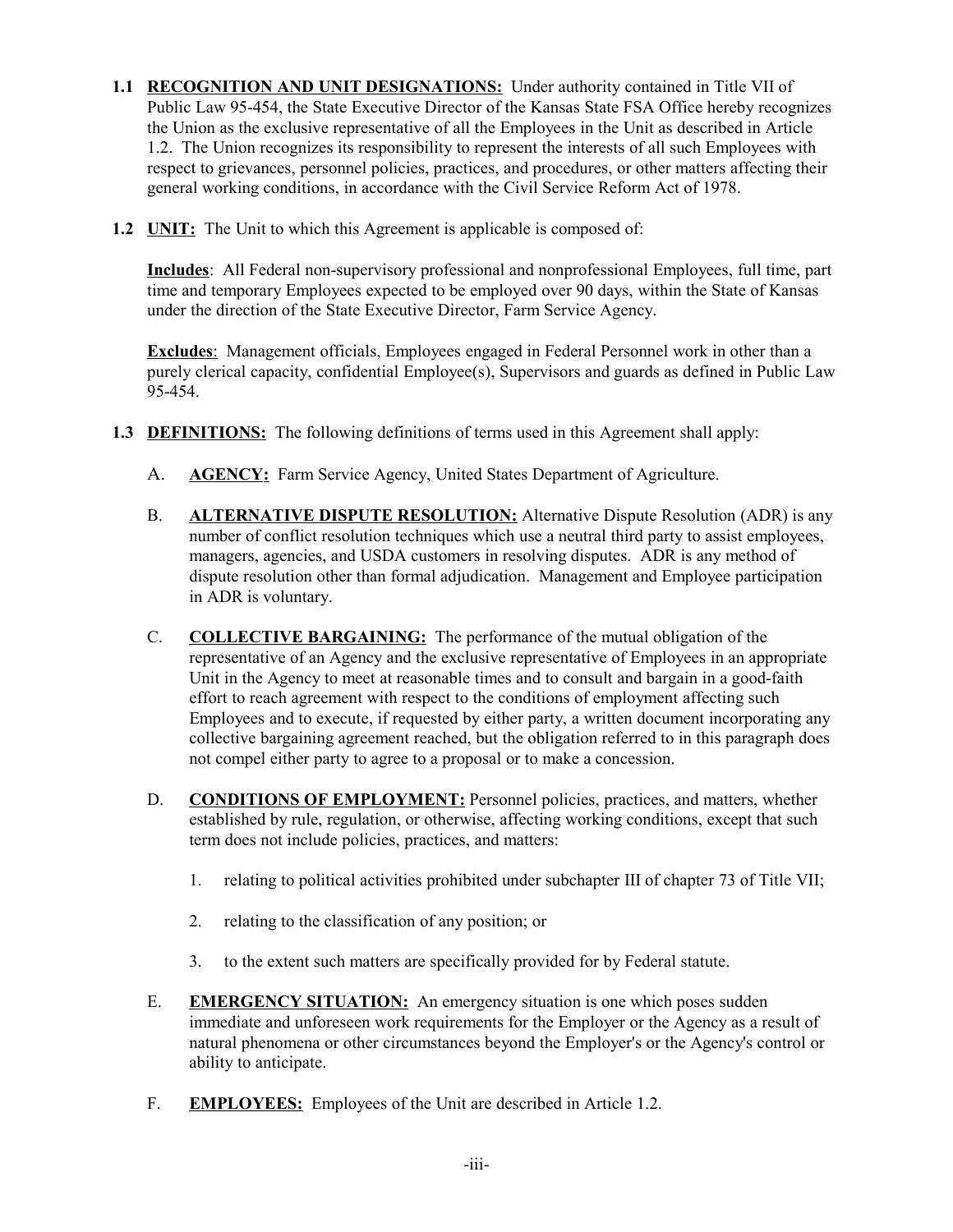- G. **EMPLOYER:** Farm Service Agency (FSA); United State Department of Agriculture, serving the state of Kansas.
- H. **FORMAL MEETING:** Any formal discussion between one or more representatives of the Agency and one or more Employees in the Unit or their representatives concerning any grievance or any personnel policy or practices or other general condition of employment. Any examination of an Employee in the Unit by a representative of the Agency in connection with an investigation if the Employee reasonably believes that the examination may result in disciplinary action against the Employee; and the Employee requests representation.
- I. **GRIEVANCE:** For purposes of this Agreement, a "grievance" means any complaint as defined under Section 7103 (a)(9) of the Statute, excluding from grievability such issues as are defined under Section 7121 (c) of the Statute.
- J. **IMPASSE:** The state of inability of the representatives of the Employer and the Union to arrive at a mutually agreeable position, concerning negotiable matters, through the bargaining process.
- K. **MANAGEMENT:** An individual employed by FSA in a position the duties and responsibilities of which require or authorize the individual to formulate, determine, or influence the policies of FSA. These positions include the Administrator Farm Service Agency, Kansas FSA State Executive Director, Executive Officer, Administrative Officer, District Directors, State Office Division Directors, Farm Loan Managers, Plans and Operations Specialist, District Specialists, Administrative Specialist, SED Secretary and County Operations Reviewers, and all Management officials, Supervisors, and other representatives of Management having authority to act for the Employer.
- L. **SUPERVISOR:** An individual employed by an Agency having authority in the interest of the Agency to hire, direct, assign, promote, reward, transfer, furlough, layoff, recall, suspend, discipline, or remove Employees, to adjust their grievances, or to effectively recommend such action, if the exercise of the authority is not merely routine or clerical in nature but requires the consistent exercise of independent judgment.
- M. **UNION:** American Federation of Government Employees, Kansas Local 3354 (AFL-CIO).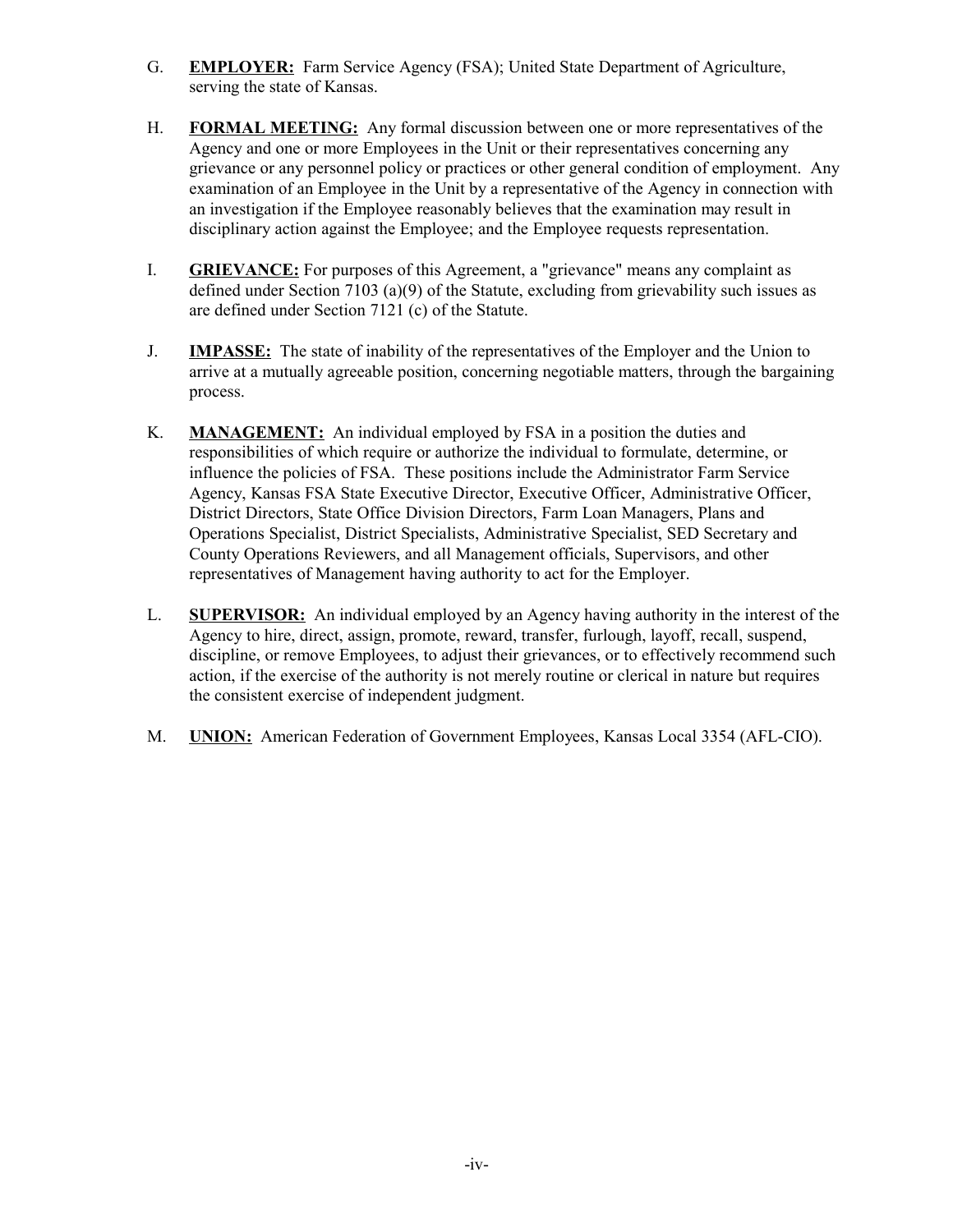#### **ARTICLE 2 - LAW AND REGULATIONS**

In the administration of all matters covered by this Agreement, the Employer and the Union are governed by existing or future laws and regulations of appropriate authorities, by existing regulations, and by existing published Department and Agency rules and regulations consistent with provisions of 5 USC 7114 and 7117. The Union waives no right by agreeing to this proposal.

As of the effective date of this Agreement, all past practices and previously negotiated agreements between AFGE Kansas Local 3354 and the Employees that conflict with the terms and conditions of the Agreement are null and void.

#### **ARTICLE 3 - RIGHTS OF EMPLOYER, UNION AND EMPLOYEES**

#### **3.1 MANAGEMENT RIGHTS:**

- A. Subject to subsection B of this section, nothing in this section shall affect the authority of any Management official of the Employer:
	- 1. To determine the mission, budget, organization, number of Employees, and internal security practices of the Employer; and
	- 2. In accordance with applicable laws:
		- a. to hire, assign, direct, layoff, and retain Employees of the Employer, or to suspend, remove, reduce in grade or pay, or take other disciplinary action against such Employees;
		- b. to assign work, to make determinations with respect to contracting out, and to determine the personnel by which Employer operations shall be conducted;
		- c. with respect to filling positions, to make selections for appointments from:
			- (1) among properly ranked and certified candidates for promotions; or
			- (2) any other appropriate sources; and
		- d. to take whatever actions may be necessary to carry out the Employer's mission during emergencies.
- B. Nothing in this section shall preclude the Employer and the Union from negotiating in accordance with the provisions of 7106 (b) (1) of the Statute.
	- 1. on the numbers, types and grades of Employees or positions assigned to any organizational subdivision, work project, or tour of duty, or on the technology, methods, and means of performing work;
	- 2. procedures which Management officials of the Employer will observe in exercising any authority under this section; and
	- 3. appropriate arrangements for Employees adversely affected by the exercise of any authority under this section by such Management officials.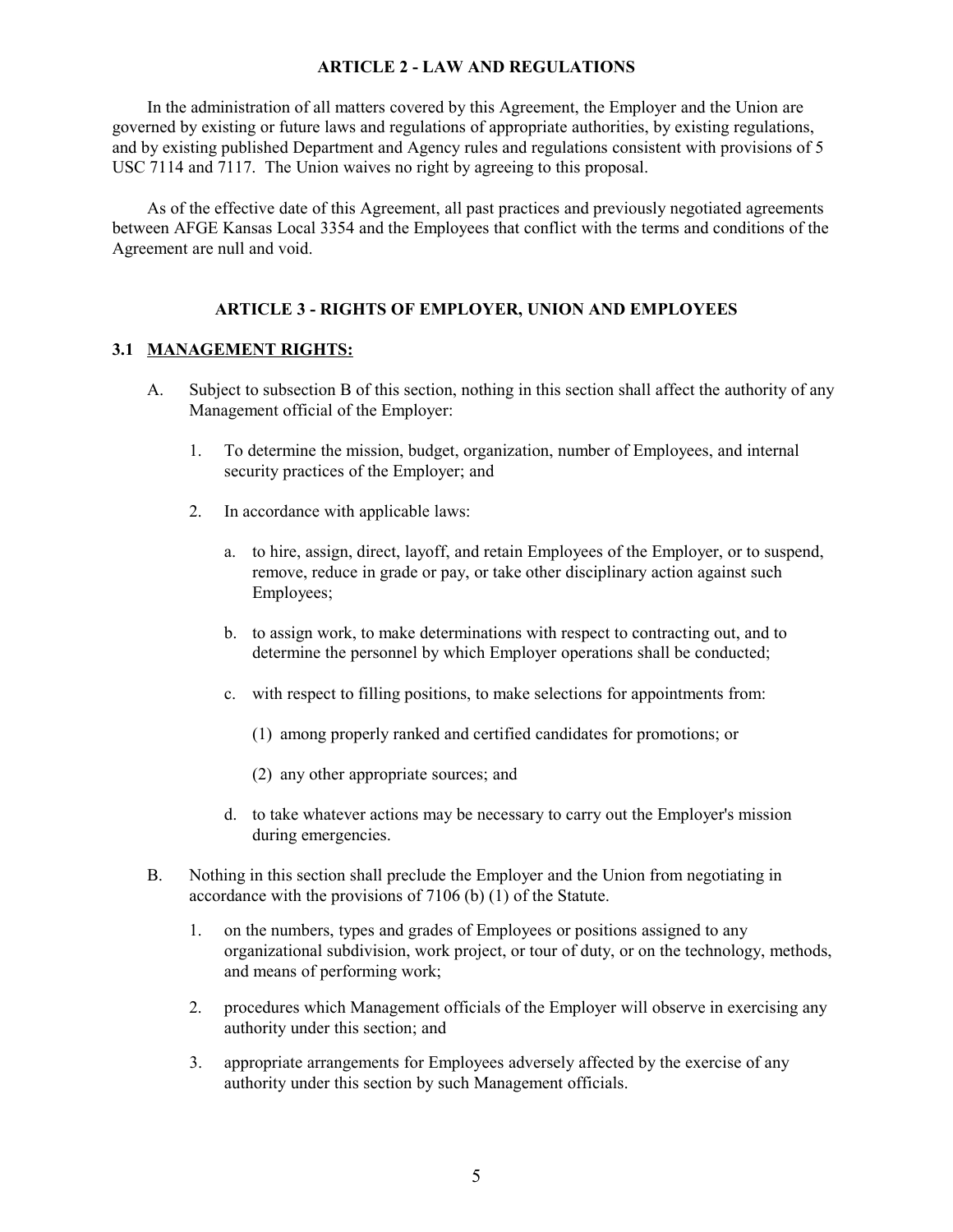## **3.2 REPRESENTATION RIGHTS AND DUTIES:**

- A. The Union, which has been accorded exclusive recognition, is the exclusive representative of the Employees in the Unit it represents and is entitled to act for, and negotiate collective bargaining agreements covering all Employees in the Unit. The Union is responsible for representing the interests of all Employees in the Unit it represents without discrimination and without regard to labor organization membership.
- B. The Union shall be given the opportunity to be represented at:
	- 1. any formal discussion between one or more representatives of the Employer and one or more Employees in the Unit or their representatives concerning any grievance or any personnel policy or practices or other general condition of employment; or
	- 2. any examination of an Employee in the Unit by a representative of the Employer in connection with an investigation if:
		- a. the Employee reasonably believes that the examination may result in disciplinary action against the Employee; and
		- b. the Employee requests representation.
- C. The Agency shall annually inform its Employees of their rights under paragraph B 2 of this subsection.
- D. Employee Orientation
	- 1. Management shall give notice to the Union Vice-President or designee of all orientation sessions for new Employees. The Union may distribute appropriate material and may discuss issues, which do not constitute internal Union business.

The Union shall insure that each Bargaining Unit Employee receives:

- a. a copy of the Union contract,
- b. any Bargaining Unit-wide supplemental agreements,
- c. Union provided listing of Stewards, and
- d. Union provided cover letter.
- 2. Within 5 working days after an Employee enters on duty into a new work Unit, the Supervisor shall contact the appropriate Union Steward and arrange for a time for an introduction. It is understood that this provision applies to any permanent assignment or to any temporary assignment greater than 90 days of cumulative and contiguous employment.
- E. To the extent it is within Management's control, Management will provide the Union at least seven (7) calendar days notice, in advance of anticipated implementation date, of changes affecting conditions of employment of Bargaining Unit Employees. If the Union wishes to negotiate on the proposed changes, it shall notify Management by specifying the issues and submitting counter proposals within seven (7) calendar days of receipt of Management's notice. Failure to meet agreed upon time limits shall allow Management to implement the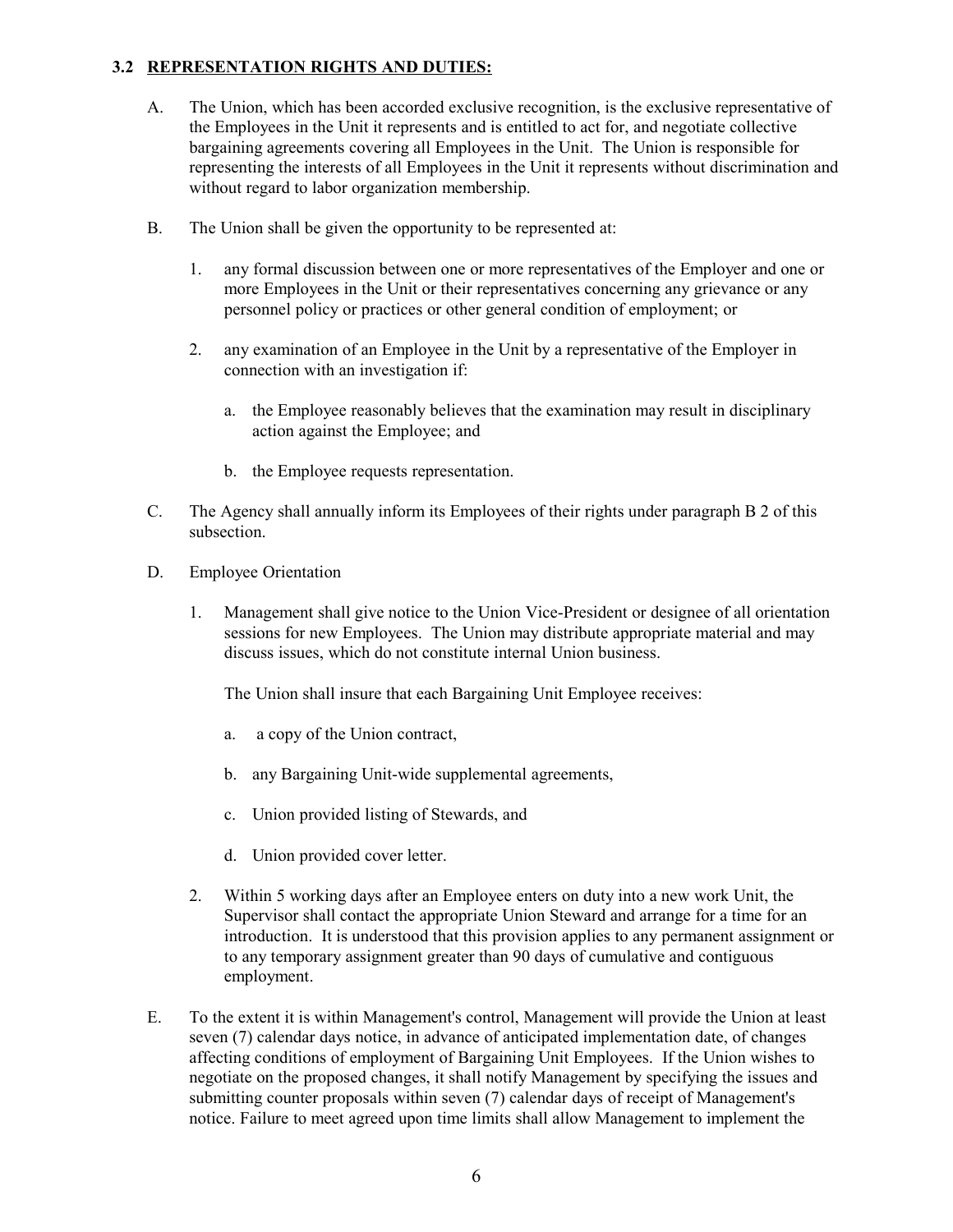proposed changes. Notices, Handbook Amendments and other policies generated by National Office shall be considered sufficient notification and shall be implemented within seven (7) calendar days from the date of receipt by the Vice President or designee. Management, shall not provide additional notice to the Union on these matters. If the Union wishes to negotiate on the proposed changes, it shall notify Management by specifying the issues and submitting counter proposals within seven (7) calendar days from the date of receipt.

- F. It is understood and agreed that whenever the phrase "as determined by Management" is used in this Agreement, such Management determinations may be grieved under Article 4 or other appropriate procedures.
- G. Employees shall not be adversely affected with respect to any condition of employment as a result of their participation in authorized Union activities.

## **3.3 EMPLOYEES' RIGHTS:**

- A. Each Employee shall have the right to form, join, or assist any labor organization, or to refrain from any such activity, freely, and without fear of penalty or reprisal, and each Employee shall be protected in the exercise of such right. Except as otherwise provided under this section, such right includes the right:
	- 1. to act for a labor organization in the capacity of a representative and the right, in that capacity, to present the views of the labor organization to heads of agencies and other officials of the Executive Branch of the Government, the Congress, or other appropriate authorities; and
	- 2. to engage in collective bargaining with respect to conditions of employment through representatives chosen by Employees under this chapter.
- B. Employees shall have the right to Union representation upon request in Management-initiated formal disciplinary meetings.
- C. As soon as practicable when making inquiry into possible Employee misconduct for which a disciplinary or adverse action may be proposed or issued, Management shall summarize the facts to the extent they are known regarding the possible instance of misconduct, present these facts to the Employee whose conduct is being investigated, and provide him/her the opportunity to reply. The Employee shall, upon request, be afforded the opportunity for Union representation at this time. At that point, the Employee may indicate the names of witnesses who he/she believes have information relevant to the inquiry. If the employee identified witnesses who it is reasonably believed have information relevant to the inquiry, the names and contact information of those people will be referred to the investigating Management official to be contacted, as deemed appropriate. Any decision to take disciplinary action shall be made after the Employee has been provided an opportunity to respond unless the Employer has been unable to contact the Employee after a reasonable attempt. The Employee's reply, if any, shall become part of the record of inquiry.
- D. Supervisors shall retain Employee drop files in strict accordance with Privacy Act requirements. When an Employee is formally counseled regarding conduct problems or less than acceptable performance, a written record of such counseling shall be developed; and initialed and dated by the Employee. Such documentation supporting the counseling shall be discussed with the Employee, and a copy of appropriate documentation shall be attached to the counseling notes. A copy of this information shall be provided to the Employee upon request.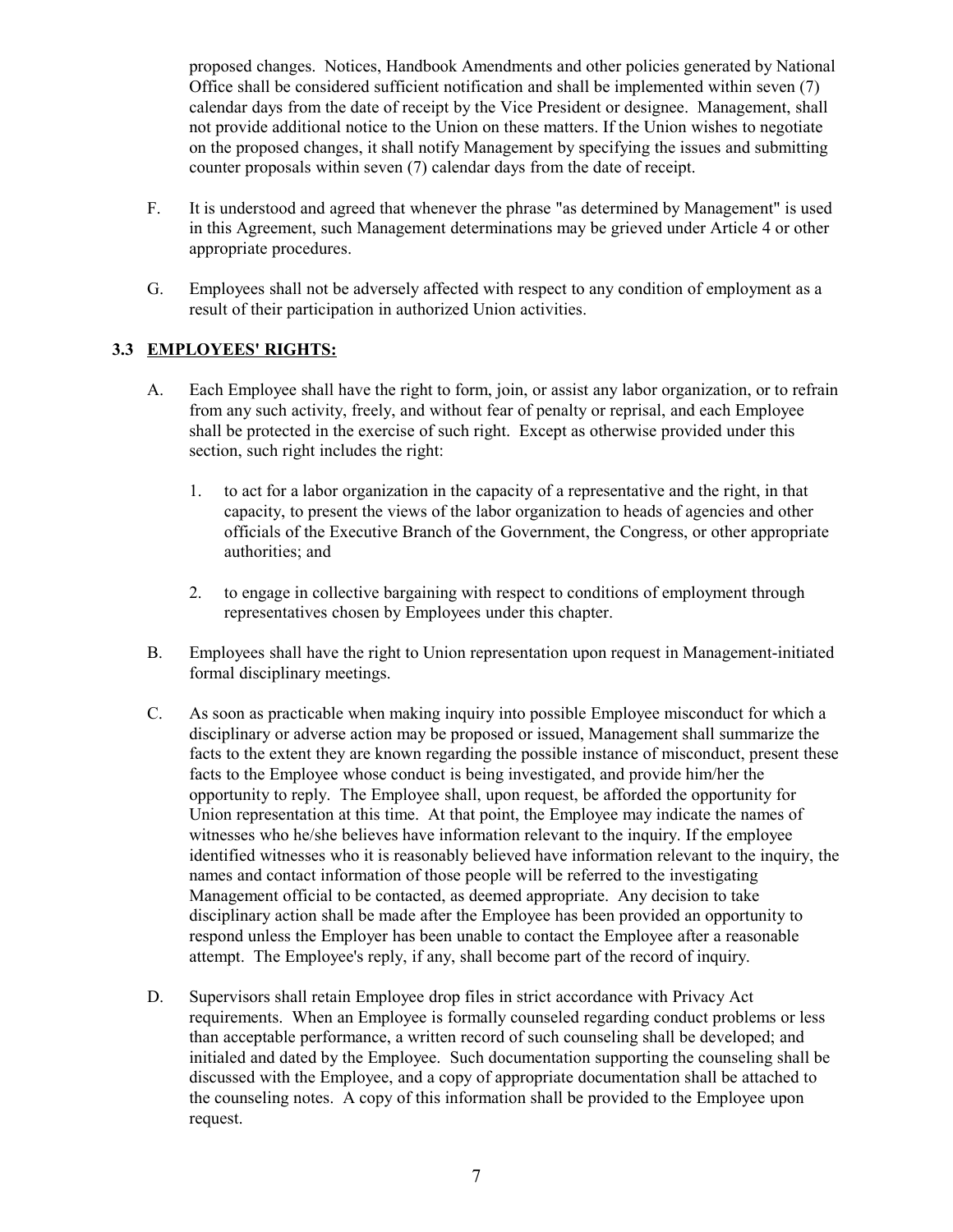It is understood and agreed that formal counseling should occur as close to the event as possible; however, it is also understood and agreed that not every infraction in and of itself warrants the requirement that a Supervisor counsel an Employee. Managers shall exercise judgment in their determination of the appropriate time for counseling and shall, to the maximum extent feasible, insure the confidentiality of Employees.

#### **ARTICLE 4 - GRIEVANCES**

All parties acknowledge and agree that the Alternative Dispute Resolution (ADR) program shall be utilized as much as practical to resolve issues before elevating the issue to a grievance procedure. The use of ADR shall not adversely affect the rights of individuals to seek resolution of their issues through the established complaint, grievance, and appeal systems, provided established time frames in each system are otherwise met.

- A. Grievance procedures will generally adhere to the procedures outlined in Section 7121 of the Statute.
- B. Employee(s) may first raise the matter to be grieved to the appropriate Union steward in person, (if on site), or by phone, or may raise the matter directly with management. This action does not require prior supervisory approval.
- C. Either the Union or employee shall raise the issue with the lowest common Supervisor within twenty-one (21) calendar days of the date the grievant became aware, or had reason to become aware, of the incident giving rise to the grievance. The written grievance shall, as a minimum, note the incident being grieved and the remedy requested, and identify the appropriate Union steward representing the grievant. Union initiated grievances shall be filed with the lowest level supervisory official with authority to resolve the grievance.
- D. Upon receipt of a grievance, the Supervisor shall review the matter being grieved, schedule and hold a meeting to include the Supervisor, the grievant and/or Union steward, and another Management designee, to discuss the issues within seven (7) calendar days of receipt of the written grievance. The Supervisor shall forward a written response granting or denying the remedy requested within fourteen (14) calendar days of that meeting.
- E. If not satisfied with the immediate Supervisor's response, the Union may similarly request in writing a review by the State Executive Director within fourteen (14) calendar days of receipt of the immediate Supervisor's decision. Within seven (7) calendar days of receipt, the SED shall schedule a meeting to include the Chief Steward or designee, the grievant or Union steward originally involved the SED or designee and a Management designee. The SED or designee shall respond with a written decision granting or denying the remedy requested within fourteen (14) calendar days of that meeting.
- F. If the Union is not satisfied with the SED's response, that response may be appealed to arbitration within twenty-five (25) calendar days of receipt of the final Agency response.
- G. Time limits indicated above may be modified upon mutual agreement by both parties. Failure to meet agreed upon time limits shall allow the Agency to reject a grievance/appeal to arbitration as untimely, and shall allow the Union to proceed to the next step in this procedure.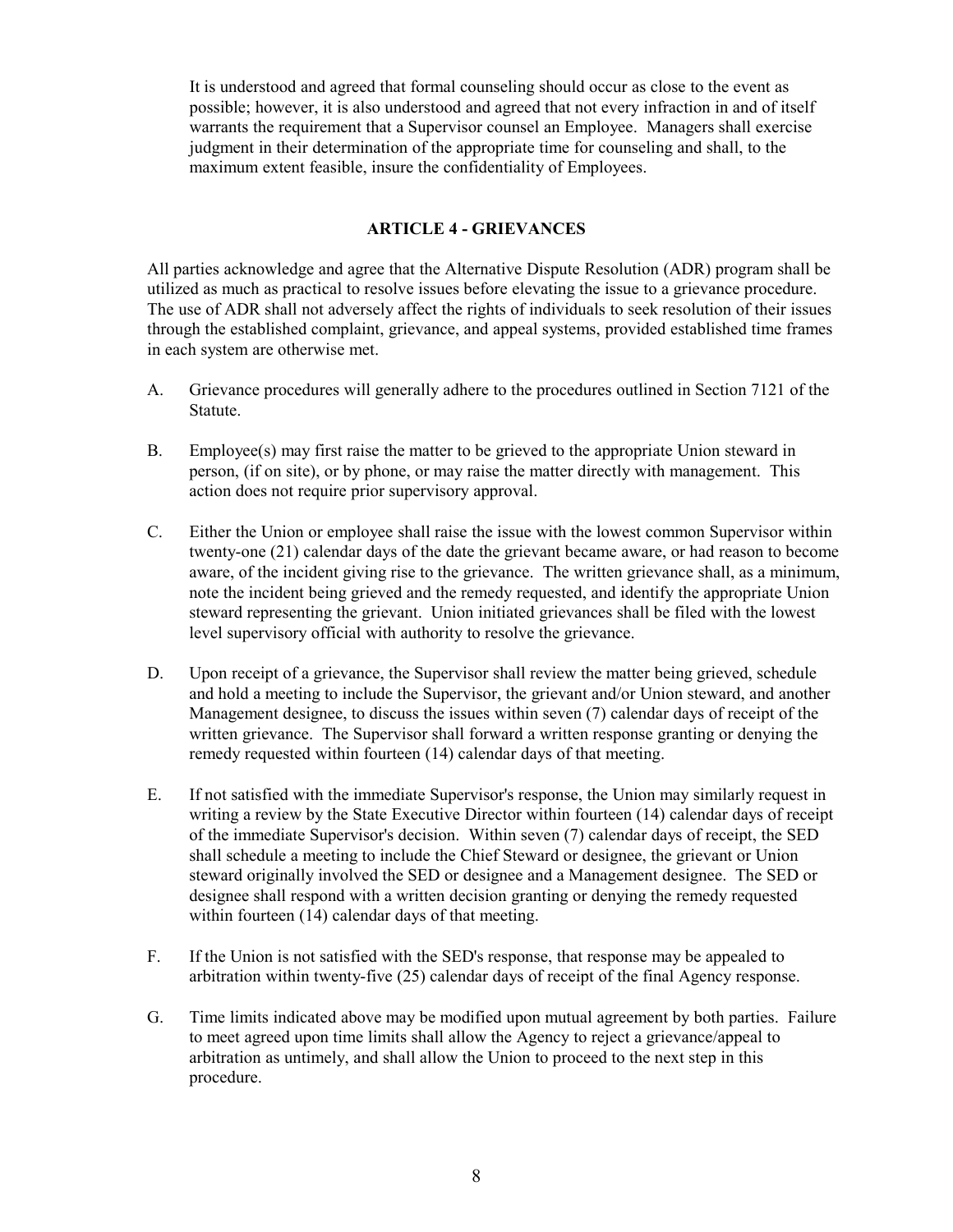#### **ARTICLE 5 - ARBITRATION**

- A. By mutual agreement, the parties have the option of utilizing mediation prior to arbitration. Within 14 calendar days from receipt of the letter invoking arbitration, the parties shall decide whether to use Federal Mediation and Conciliation Service (FMCS) mediation services. If FMCS services are agreed upon, the parties shall jointly contact FMCS to schedule mediation. If settlement is not reached utilizing FMCS, the parties shall select an arbitrator and schedule the hearing in accordance with paragraph B. If the parties do not agree to use FMCS, they shall select an arbitrator for mediation/arbitration in accordance with paragraph B.
- B. The party invoking arbitration shall request the FMCS or the American Arbitration Association (AAA) to furnish the parties a list of five (5) impartial persons qualified to act as arbitrators. An information copy of the request shall be sent to the other party. The Employer and the Union shall agree, within fourteen (14) calendar days after receipt of the list, upon one of the listed arbitrators. If they cannot agree, they shall each strike one name from the list and shall repeat the procedure. The remaining individual shall be duly selected arbitrator. The arbitrator's decision shall be binding on the parties, unless either party files exception to an award in accordance with regulations prescribed by the Federal Labor Relations Authority.
- C. If the parties fail to agree on a joint submission of the issue for arbitration, each shall submit a separate submission and the arbitrator shall determine the issue or issues to be heard.
- D. If mediation/arbitration is selected the parties shall share in the expenses through the mediation portion. The arbitrator's fee and expenses of any arbitration hearing which becomes necessary shall be paid by the losing party. The arbitration hearing will be held, if possible, on FSA premises during the regular day shift hours of the basic workweek. All Bargaining Unit Employees in the hearing shall be in duty status during the number of hours they would normally be at work and in accordance with law and Government-wide rules and regulation. The parties shall mutually agree on a case-by-case basis to appropriate arrangements to insure all Employees needed for the hearing are available and able to participate on official time without unduly interfering with workload demands.
- E. If the arbitrator's decision is overturned by the Authority or the courts, the payee shall be reimbursed by the new losing party.

## **ARTICLE 6 - WORK SCHEDULES**

Alternative Work Schedules are authorized as referenced in Handbook 17-PM, and the OPM Handbook. The OPM Handbook is available on-line at www.opm.gov/ocr/aws/index.htm.

Employees, with approval from their supervisor, shall have the choice of the following work schedules:

- A. Standard Flexitour Employee works 8-hour days, 5 days a week, for a total of 40 hours a week. Arrival and departure times each workday are fixed, there is no glide time flexibility.
- B. CWS 5/4/9 Employee works eight 9 hour days and one 8 hour day, with 1 non-workday each pay period. Arrival and departure times each workday are fixed, there is no glide time flexibility.
- C. Maxiflex Employees must work an 80-hour pay period of 10 or fewer workdays per pay period, Monday through Friday. Employees must establish: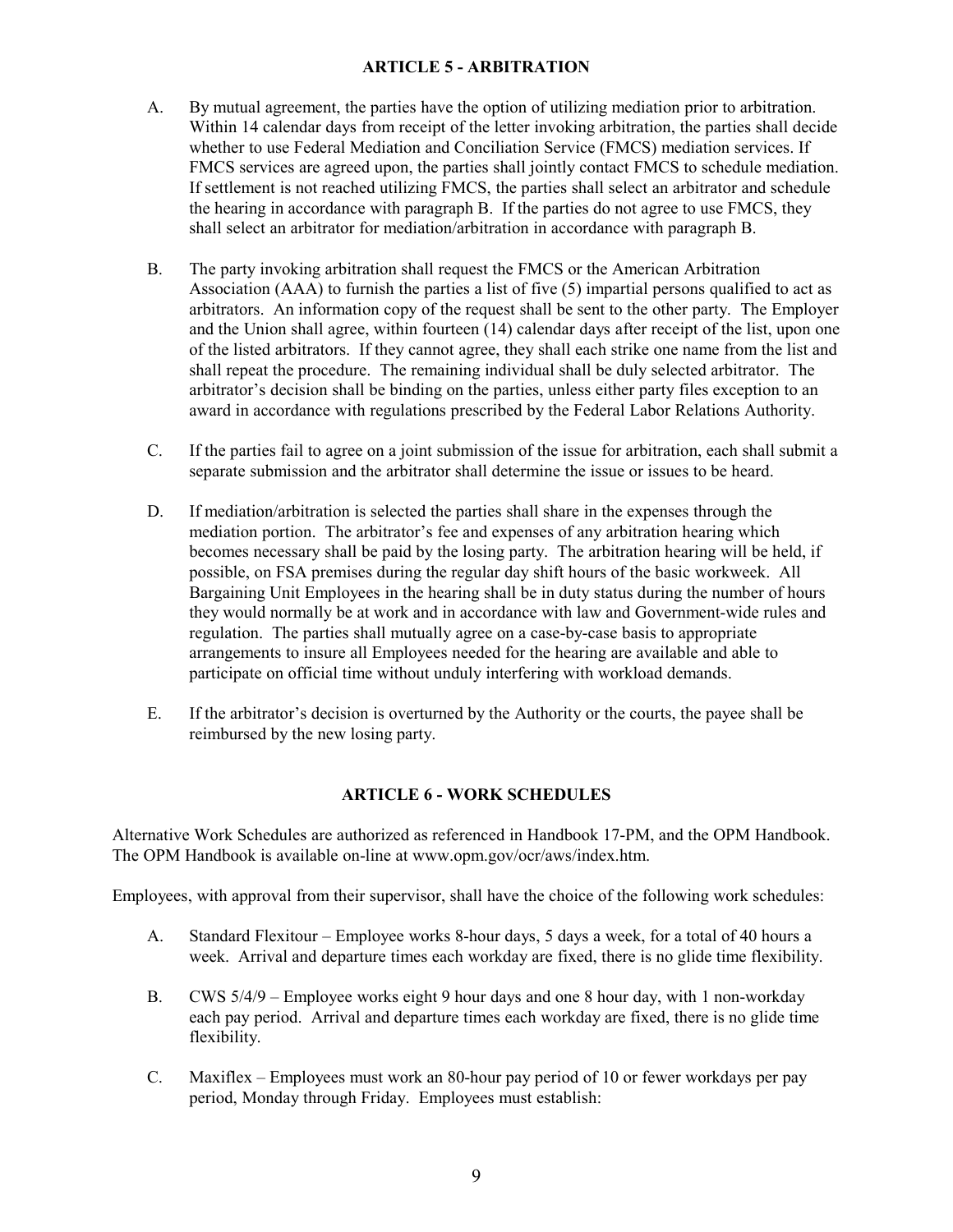- $\triangleright$  Daily work hours of no less than 6 hours and no more than 10 hours on a given workday, excluding lunch breaks and credit hours.
- $\triangleright$  An established daily arrival time on FSA-956.

Daily work hours, including glide time, must cover core hours. Minute-to minute time accounting shall be documented on FSA-958.

#### **ARTICLE 7 - OVERTIME/COMPENSATORY TIME**

- A. Overtime/compensatory time shall be earned in accordance with the applicable regulation that applies to the Employee. Exempt Employees are governed by Title 5 of U.S.C. rules and regulations. Non-exempt Employees are governed by the Fair Labor Standards Act (FLSA). Employee status can be determined by referring to the most recent Standard Form 50. Policy/ procedure for administering overtime/compensatory time can be found in FFAS Handbook 32-PM.
- B. Employees must receive prior approval before working overtime/compensatory time unless there is an emergency situation or circumstances beyond the employee's control arise. In such circumstances the overtime/compensatory hours worked shall be reported to the supervisor at the first opportunity.
- C. Supervisors approve and assign all overtime/compensatory work. The Employer shall give an Employee as much advance notice as possible in making overtime/compensatory assignments.
- D. Employees may, and should notify their immediate supervisor of anticipated needs for working overtime/compensatory time to accomplish workload requirements. When an employee recognizes a specific need for overtime/compensatory time he or she should request the overtime/compensatory time from the immediate supervisor as far in advance as possible. Approval/Denial of such requests shall be communicated to the employee by the end of the next business day.
- E. Overtime/compensatory time shall be distributed consistent with workload requirements and resource availability. Supervisors may assign overtime/compensatory time by special projects or work assignments according to expertise of Employee. Overtime/compensatory time shall be distributed as equitably as possible, first considering qualified volunteers.
- F. Supervisors shall advise employees of the availability of overtime/compensatory time.

## **ARTICLE 8 - LEAVE**

Where restrictions or conflicts in Employee scheduling choices result, the Employees shall first attempt to resolve conflicts among themselves. If it cannot be resolved between the Employees, then the Supervisor shall meet with the Employees to attempt to resolve the issue. If no alternatives can be found to resolve the issue then the Supervisor shall make the determination based on the date when the SF-71 was filed with consideration given to hardship situations and fair and equitable consideration. Supervisors shall review and approve leave for Employees at the earliest opportunity possible.

#### **ARTICLE 9 - TRAINING**

A. The parties agree that the training and development of Employees is a matter of significant importance toward fulfilling the mission of FSA. In conjunction with this goal, the Employer will, within budgetary and workload limitations, encourage and emphasize training and the time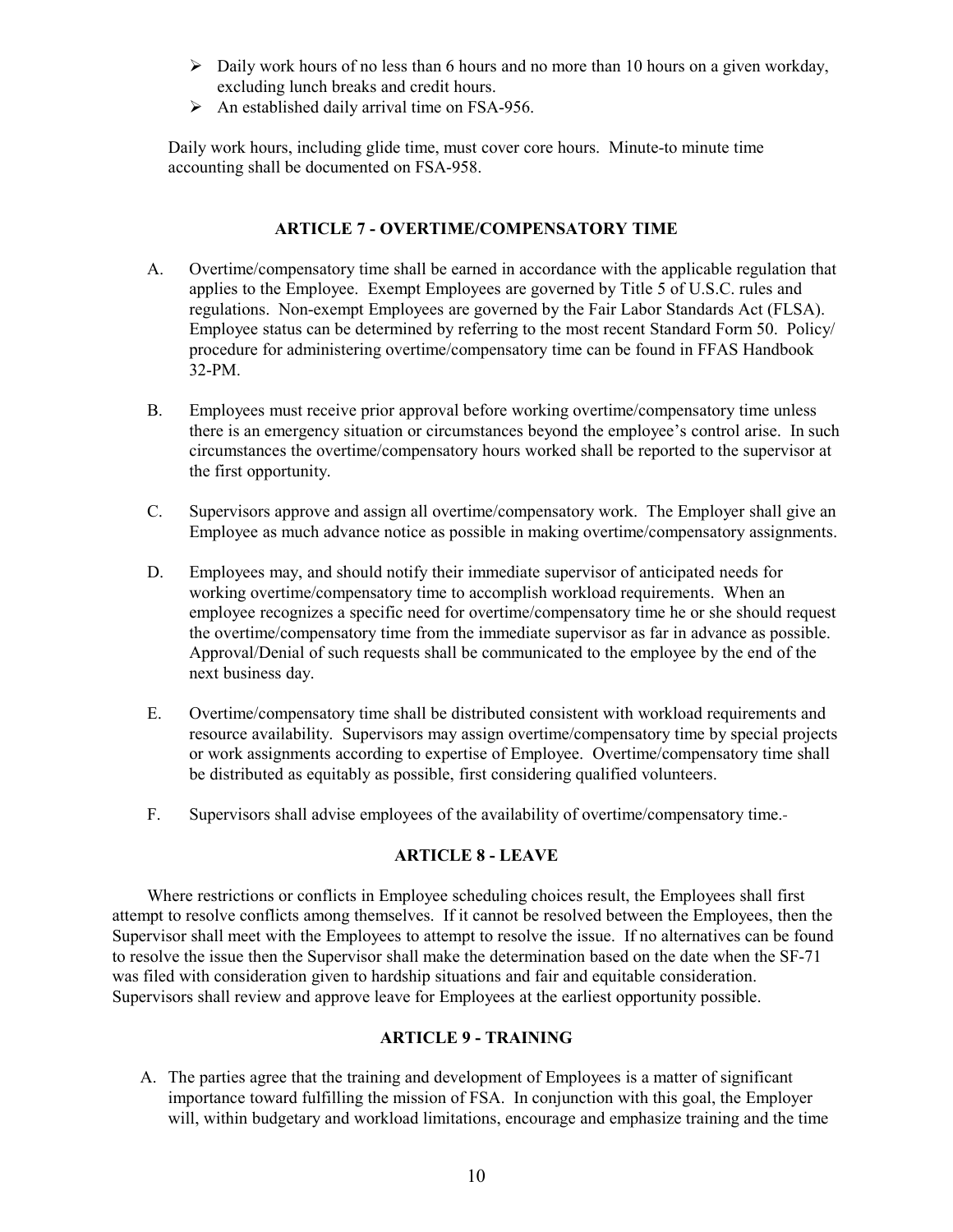required for ongoing employee development. Within budgetary constraints and workload limitations, the employer also agrees to provide training determined necessary for the performance of duties the employee currently performs or will be performing. The Employer agrees to assist Employees in annual planning and following a plan of self-development.

- B. An Employee shall submit a written request for training by submitting an SF-182 through the appropriate approval authorities. The Employer will timely notify the Employee of the approval/ disapproval of the request. If training is denied, a written justification will be provided. If outside-agency training is approved on the SF-182, upon completion of the training, the employee will complete the evaluation portion of the SF-182 and forward it to the State Office.
- C. Training goals shall be established by the State Executive Director with input from the State Training Coordinator, Management officials and the Union.
- D. State Office will maintain and provide employees a list of training material and provide information regarding other training resources available. The State Office shall maintain a training library consisting of books, videos, CDs and other training information that may be checked out by employees. Employees may request/suggest specific material be added to the training library.
- E. Managers will be encouraged to hold program information sharing meetings for all FLP Program Technicians as needed.

## **ARTICLE 10 - PERFORMANCE MANAGEMENT**

- **10.1 ANNUAL NOTIFICATION:** Management will annually notify Employees of their right to grieve performance appraisal ratings. This notice will be in conjunction with the end of the annual performance appraisal period.
- **10.2 PERFORMANCE MANAGEMENT TRAINING/COUNSELING:** Rating officials will provide performance management training on an annual basis not later than 30 days of establishing performance elements and standards; and provide counseling to improve Employee performance on an individual basis.
- **10.3 PERFORMANCE APPRAISALS:** The employer will apply its appraisal system to bargaining unit employees fairly and equitably. Consistent with contents of the appraisal system, performance standards will be job-related and normally expressed in objective terms.

## **10.4 PERFORMANCE STANDARDS/UNACCEPTABLE PERFORMANCE:**

- A. Performance standards shall be established or revised:
	- 1. within 30 calendar days of an Employee's assignment to a position because of 1 of the following:
		- a. appointment,
		- b. promotion,
		- c. temporary promotion or detail for 120 calendar days or more
		- d. reassignment
		- e. change to lower grade
	- 2. each time a work assignment changes significantly, whether or not a personnel action is effected.
	- B. The Employee's unacceptable performance shall be addressed by the immediate Supervisor as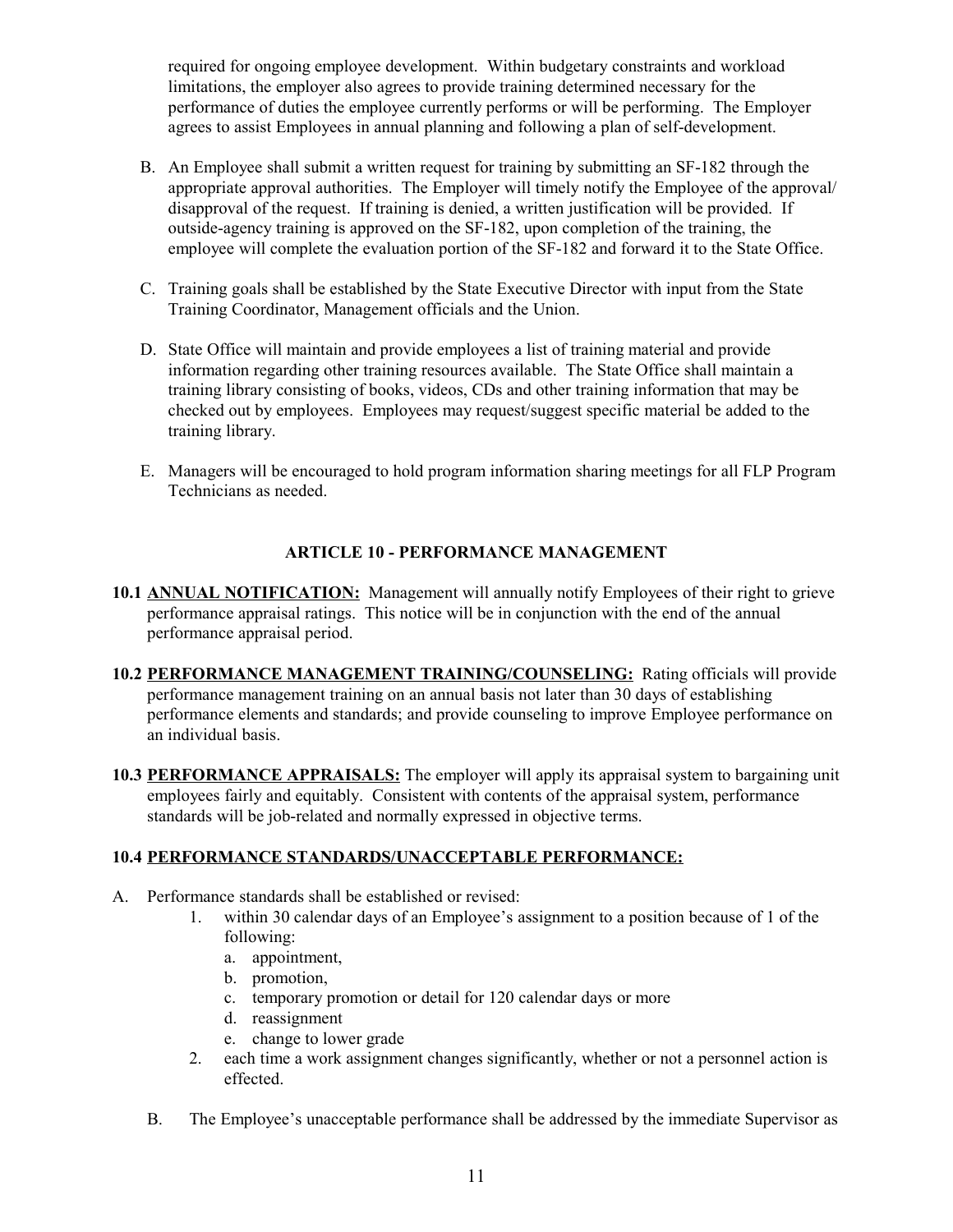it becomes apparent and a plan for performance improvement discussed and implemented to achieve acceptable performance.

## **ARTICLE 11 - OFFICIAL TIME/UNION REPRESENTATION**

# **11.1 OFFICIAL TIME:**

- A. For all representational purposes, the Union will have reasonable access to such official time, travel and per diem, facilities and services as are demonstrated to be necessary for the accomplishment of any specified task.
- B. In order to arrange for appropriate use as noted above, the Union shall notify Management in writing of the time, travel and per diem, facilities, and staff estimated as needed before undertaking that task. Management shall promptly respond in writing at the earliest opportunity possible, but not later than 24 hours, to the Union authorizing, denying or making alternative arrangements for the time, facilities and staff needed. The Union shall similarly request additional time and resources if the necessary task was not completed.
- C. Employees may make unsolicited telephone calls to Union stewards without first notifying the appropriate Supervisor. Union stewards will attempt to limit unsolicited telephone calls to fifteen (15) minutes per call, unless the telephone call is from a Management official. In cases where an unsolicited telephone call exceeds the fifteen (15) minute limitation, the Union representative must reschedule a time to call the Employee back, after providing the required written notice to the immediate Supervisor.
- D. Union representatives may use a reasonable amount of official time for representational purposes. Union representatives shall record all official time on their Time and Attendance Report.

## **11.2 UNION REPRESENTATION:**

- A. It is agreed that the Union will be entitled to appoint up to ten (10) stewards to handle representational concerns in designated proportional geographical areas of Kansas counties to be determined by the Union. In the interest of cost-effectiveness, only the appropriate appointee and/or officer shall be provided official time for representational purposes in the geographical area designated, unless mutual agreement regarding workload considerations indicates that a substitute is necessary on an individual basis.
- B. The Union is entitled to appoint four (4) officers including a Vice-President, Chief Steward, Secretary and EEO/Civil Rights Representative from the Kansas State Office Bargaining Unit, who will also be eligible to utilize official time for representational purposes.

## **ARTICLE 12 - USE OF OFFICIAL FACILITIES/SERVICES/EQUIPMENT**

#### **12.1 REPRESENTATIONAL PURPOSES:**

A. For all representational purposes, the Union will have reasonable access to facilities and services as are demonstrated to be necessary for the accomplishment of any specified task. Subject to workload considerations and availability, this would include access to meeting rooms, duplicating equipment, telephones, FAX machines, computers, internal mail distribution, E-mail capabilities for Union officers and stewards, PA systems, normal office supplies, travel and per diem, except in the case of Union-sponsored training sessions for all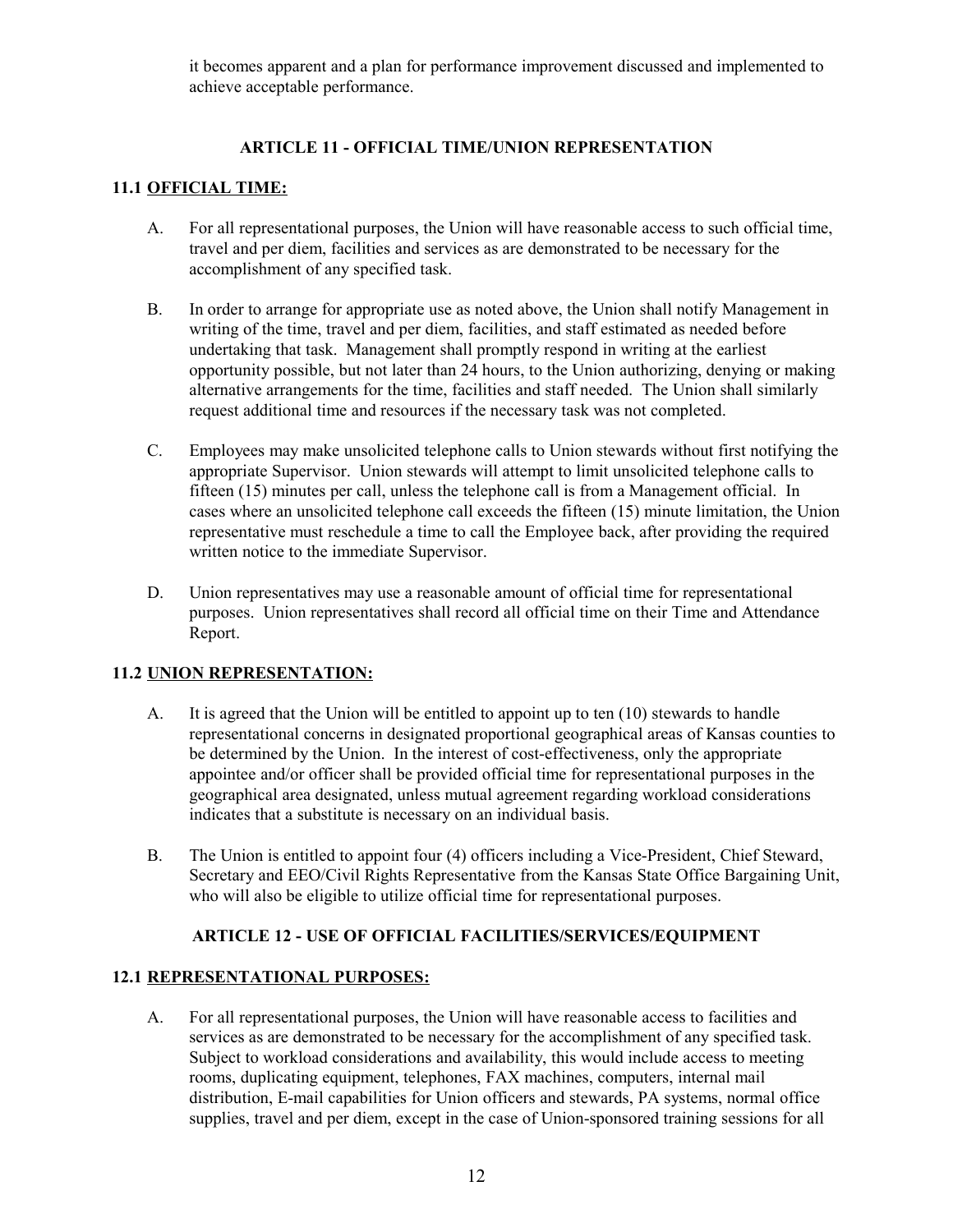members of the KSSTO Bargaining Unit.

- B. In order to arrange for appropriate use as noted above, the Union shall notify Management in writing of the time, travel and per diem, facilities, and staff estimated as needed to accomplish each individual representational task before undertaking that task. If the Union requires additional representatives for committees they shall notify the State Executive Director, or the SED Designee of the new representative(s); and the above Management officials shall promptly respond in writing at the earliest opportunity possible, but not later than 24 hours, to the Union authorizing, denying or making alternate arrangements for facilities, services and equipment. Management shall then advise the immediate Supervisor, who will thereafter be responsible for implementing specific use as provided in Article 12. The Union may similarly request additional time and resources if the necessary task was not completed.
- **12.2 BULLETIN BOARD SPACE:** Management shall provide bulletin board space for Union use.
- **12.3 LISTING OF BARGAINING UNIT EMPLOYEES:** Management will provide the Union with an annual listing of all Bargaining Unit Employees; to include names, duty locations and grades.

#### **ARTICLE 13 - DISTRIBUTION OF AGREEMENT**

The Agreement and any changes shall be distributed to all Bargaining Unit Employees prior to ratification. After acceptance and ratification, the Agreement shall be distributed within 30 days per Office of Personnel (OPM) regulations.

#### **ARTICLE 14 - DURATION OF AGREEMENT**

Duration of this Agreement shall be three (3) years. Either party may re-open one (1) Article in each of the first and second years. Any additional Articles may be re-opened by mutual agreement on the anniversary date of the Agreement. At the expiration of this agreement, the current agreement shall remain in effect until a new mutually agreed upon agreement is ratified, accepted, and placed into effect.

#### **14.1 RE-NEGOTIATION:**

- A. The Contract may be re-negotiated at the six-month and eighteen-month anniversary dates of the ratification of the contract. Either one (1) or two (2) articles may be opened on each occasion, up to a total of three (3) by either party.
- B. At least sixty (60) days prior to the anniversary date the parties shall notify each other of the Article(s) to be re-opened by re-opener and/or by mutual agreement.
- **14.2 NEGOTIATIONS FOR NEW AGREEMENT:** Negotiations for the new Agreement will commence 120 days prior to the expiration of this Agreement at a time and place designated by Union and the SED or SED designee.

#### **ARTICLE 15 - MEMBERSHIP DRIVES**

The Union shall be granted use of facilities, if available, on non-duty hours between 6:30 am and 6:00 p.m. before and after work and during break and lunch periods.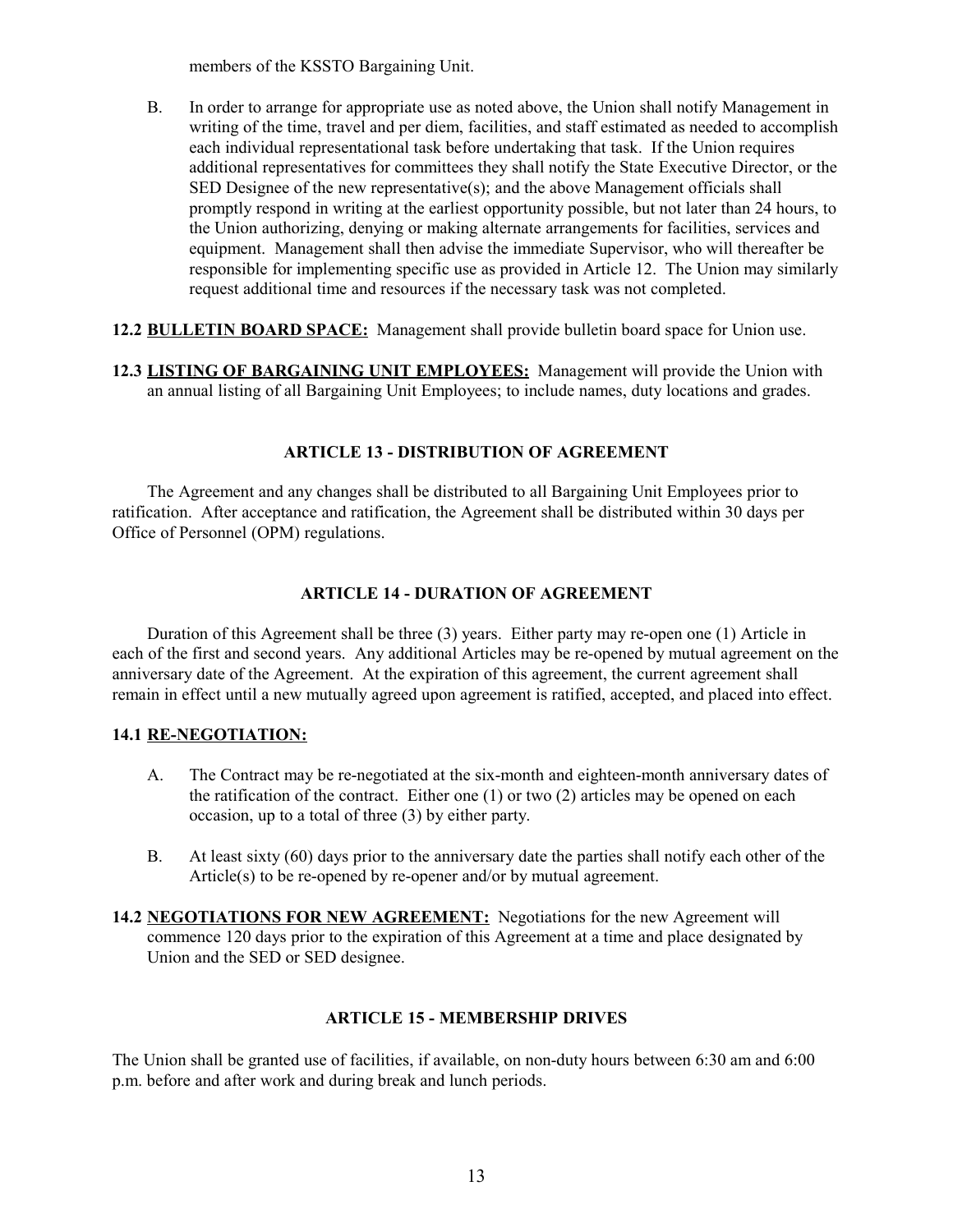#### **ARTICLE 16 - DUES DEDUCTION**

**16.1 DUES WITHHOLDING:** Management agrees to make dues deductions from regular salary payments of Union members. The following items pertain to the mechanism by which authorizations for dues deductions are to be requested and processed.

- A. In order to initiate Union dues withholdings by payroll deduction, a Bargaining Unit Employee must complete a Standard Form (SF) 1187, Request and Authorization for Voluntary Allotment of Compensation for Payment of Employee Organization Dues, and submit it to the Union for processing. Employees should complete the top portion of the form (with their name, social security number, home address, city, state, zip code and work unit) and sign and date the form at the bottom. The Union designee will complete middle portion of the form, including the amount of dues to be withheld and the Union Local Number (3354), and will sign and date the form. Dues deductions will begin the pay period following the receipt of the SF-1187 by the Administrative Officer of the Kansas State FSA Office. Employees can secure SF-1187's from the Kansas State FSA Office or from the Union. The Union will provide each Employee who submits a completed SF-1187 with a receipt copy of that document for the Employee's records. The receipt copy will reflect the pay period in which the deduction is to be made effective, *i.e.*, "the anniversary date."
- B. In those cases wherein the SED or SED designee, and the Union disagree regarding the eligibility of an Employee for dues withholding, both parties acknowledge that such representation disputes are the sole function of the FLRA and accordingly agree that the dues of such an Employee shall be placed in an escrow account pending an appropriate Authority determination. The Employee shall be instructed by AFGE to complete Part A and Part B. No other number must appear in the block provided as "Identification Number" except the Employee's Social Security Number.
- C. Deductions shall be made each pay period by the USDA and remittances shall be made each pay period to the National Office of the AFGE. Remittances shall be accompanied by a computer tape, one for each pay period, showing the names of the member Employees from whose pay dues were withheld, the amount withheld, the code number of the Local to which the Employee member belongs, social security number, and shall be summarized to show the number of members for whom dues were withheld, total amount withheld, and the amount due the Local. Each tape shall also include the name of each Employee member who previously made an allotment for whom no deduction was made whether due to leave without pay or other cause. Such Employee shall be designated with an appropriate explanatory term.
- D. It is agreed that Part A of SF-1187, including the insertion of code numbers of the AFGE (52) and the appropriate Local Number (3354), shall be executed by the Financial Officer of Local 3354. The amount so certified shall be the amount of the regular dues (exclusive of initiation fees, assessments, back dues, fines and similar charges and fees). One standard amount for all Employees or different amount of dues for different Employees may be specified. If there would be any change in the dues structure or amount; a blanket authorization listing each Employee's name and social security number, and the amount of dues to be withheld shall be submitted to the appropriate payroll office. The listing shall be identified by labor organization (AFGE) and Local Code 3354. Only one such change may normally be made in any period of twelve consecutive months.

## **16.2 DUES REVOCATION:**

A. Once a Bargaining Unit Employee has processed a Union dues withholding request, the Employee can only terminate Union dues deductions on the anniversary date of the pay period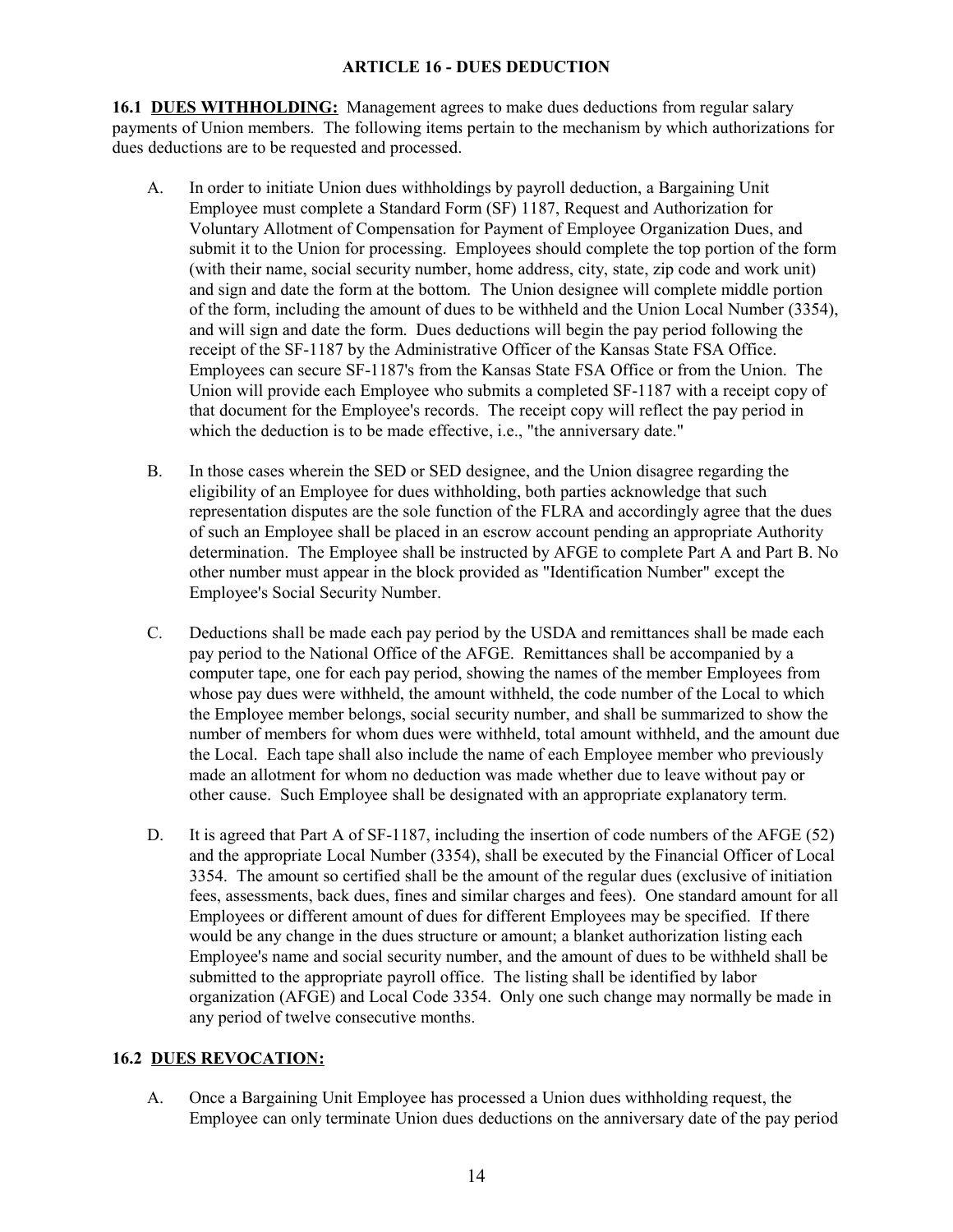in which the Union dues allotment began. To cancel the dues allotment, the Employee must submit to the Union a completed Standard Form (SF) 1188 Cancellation of Payroll Deductions for Labor Organization Dues, at least six workdays prior to the beginning of the anniversary pay period and not earlier than the first day of the month preceding the anniversary date. Employees can secure SF-1188's from the Union. The Employee should complete items 1, 2, 3, 5, 7 and 8 of the form and submit to the Union. Upon receipt of the completed SF-1188, the Union shall (1) provide the Employee with a receipt copy of the form; (2) verify the anniversary date for cancellation; (3) submit the completed form to the Administrative Officer at the Kansas State FSA Office for processing no earlier than the first day of the month before the anniversary and not less than three workdays prior to the beginning of the pay period in which the anniversary date falls.

B. Employees who are uncertain regarding the anniversary date of the dues allotment can contact the Unit Vice-President or designee or the Administrative Officer at the Kansas State FSA Office for this information.

## **16.3 TERMINATION OF DUES DEDUCTIONS:**

- A. The payroll office of the USDA shall terminate an allotment per a request received in accordance with any one of the following:
	- 1. as of the beginning of the first full pay period following receipt of notice from the FLRA that exclusive recognition has been withdrawn;
	- 2. at the end of the pay period during which an Employee member is separated from the Agency; or
	- 3. at the end of the pay period during which the payroll office receives notice from AFGE that the Employee member has ceased to be a member in good standing.

## **ARTICLE 17 - AWARDS**

The Union and Management agree that an effective awards program is a necessary and useful mechanism through which Employees' accomplishments shall be recognized. Employees and managers are strongly encouraged to take an active part in the program by objectively recognizing and rewarding contributions which increase productivity, empower Employees, and promote team building. The policies and procedures found in Handbook SCAD-4130-01 shall be followed. The website is http://dc.ffasintranet.usda.gov/HRD/awardsdirectives.

Based on mutual considerations the Union and Management agree a representative from each organization: AFGE, Kansas Association of State and County Employees (KASCOE) and Kansas Association of Credit Specialist (KACS), will be invited as advisors to the awards group currently composed of Kansas FSA District Directors and the Administrative Officer.

## **ARTICLE 18 - SUPPLY BUDGET**

## **18.1 OFFICE SUPPLIES AND EQUIPMENT:**

A. The Agency and the Union recognize that all Employees should be provided with the necessary office supplies and equipment to perform their duties. Each party also recognizes that purchases of office equipment and supplies must be done in a cost effective and timely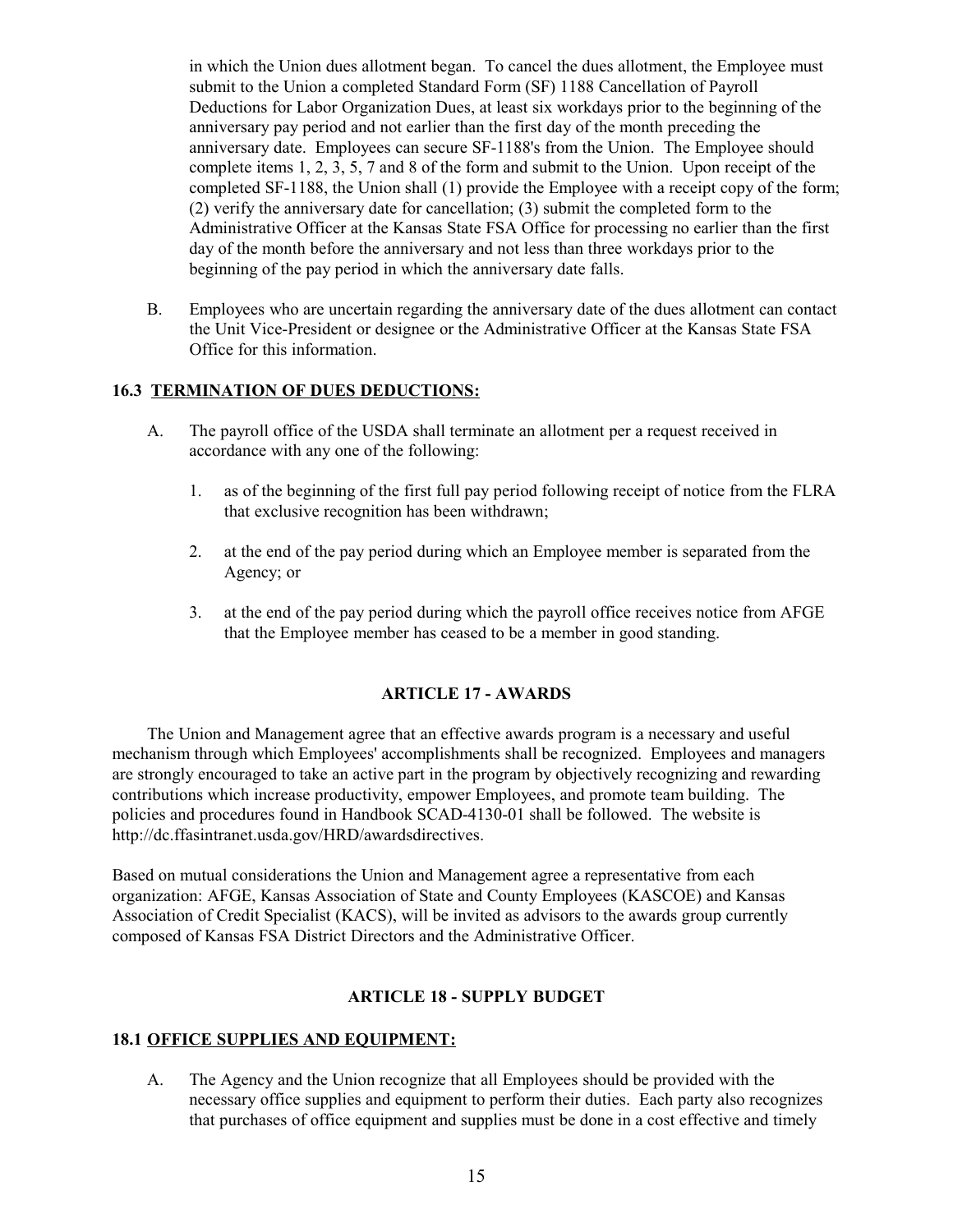manner.

- B. Office supplies and equipment shall be obtained through established acquisition procedures.
- C. If there are administrative funds available at the end of the fiscal year, Employees shall be informed of the opportunity to order supplies that can be used in the following fiscal year.

#### **18.2 ORDERING SUPPLIES:**

- A. Each office shall establish time frames to order routine supplies (monthly, quarterly, etc). The person responsible for ordering supplies shall ensure that items critical to the mission of the Agency shall be ordered immediately.
- B. Employees are responsible for initiating the supply request. The Employee must designate to the ordering official if the supplies are of a critical need.
- C. Supplies which are intended to be used solely by the individual Employee and are not of a routine supply nature shall be requested in writing and must be accompanied by justification.
- D. When fulfilling orders for supplies, consideration will be given to Employee preference.
- E. Should the approving official deny a supply request, the denial must be justified with suggested alternatives.
- F. All Employees will be notified immediately upon receipt of requested supplies.

## **ARTICLE 19 - POSITION DESCRIPTIONS**

The Union recognizes Management's right to assign work and Management recognizes the Employees' rights to have accurate and up-to-date position descriptions defining the scope of their work assignment according to 5 USC 7106(a)(A)(2).

#### **19.1 POSITION DESCRIPTIONS:**

- A. The parties agree position descriptions shall accurately reflect the principal duties and responsibilities of the position as assigned by the Employer.
- B. Employees shall be furnished a current, accurate copy of the position description of the position to which assigned at the approximate time of assignment.
- C. Whenever a position description is amended, the Employer will provide a copy to the Union at the time of issuance. An annual review of the position description by the Supervisor and Employee shall be conducted during the annual performance review and any time changes occur in work assignments.
- D. In accordance with law and regulations, Employees may grieve those classification decisions that result in reductions in grade or pay.

#### **19.2 CLASSIFICATION STANDARDS:**

A. Positions will be classified by comparing the duties, responsibilities, and supervisory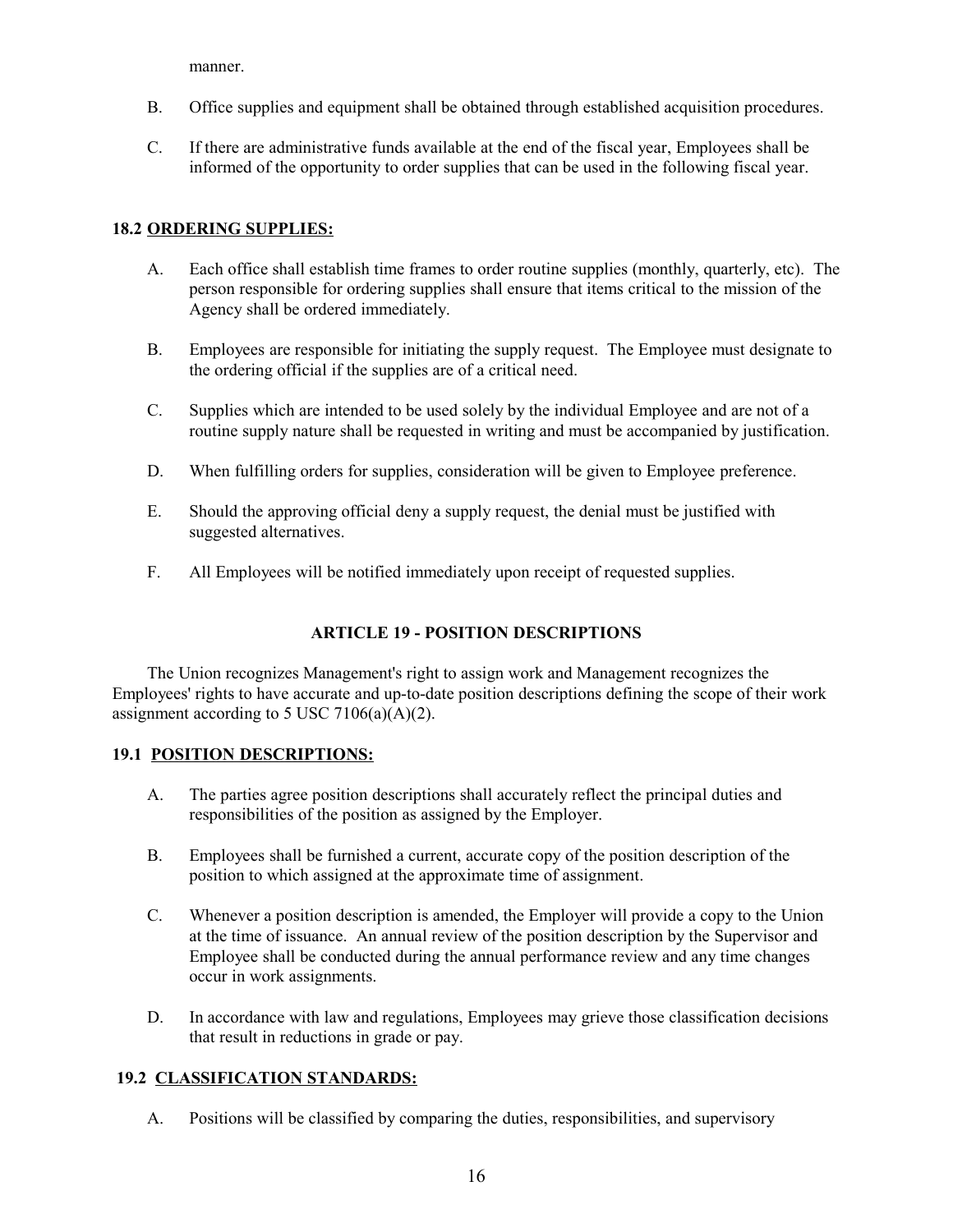relationships in the official position description with the appropriate classification and job grading standard.

B. The Administrative Division is available to provide information to Employees regarding their concerns about the titles and series of their position. Employees who believe their positions should be reclassified may ask the Employer for an explanation as to why it would or would not be appropriate to do so under the relevant classification standards. If the Employee chooses, they may file a classification appeal. The Employer agrees work shall not be reassigned for the sole purpose of avoiding reclassification during a classification appeal.

**19.3 NOTIFICATION OF CHANGES:** The Employer agrees to inform the Union as soon as possible when significant changes will be made in the duties and responsibilities of positions held by Employees due to reorganization or when changes in position classification standards result in classification changes.

## **19.4 GRADE DETERMINING DUTIES:**

- A. The Employer will assure duties assigned to the Employee that are grade determining will be included in the position description.
- B. The phrase "other duties as assigned" normally relates to tasks of an incidental, infrequent, or emergency nature which are impractical to include in the position description.
- C. An Employee's duties will not be reassigned to other Employees solely for the purpose of promoting the Employee to whom the duties were reassigned.

## **ARTICLE 20 - EMPLOYEE CONDUCT**

Employees agree to work toward the creation of a work environment in which Employees treat each other with respect and consideration. Employees shall treat each other fairly and equitably with proper regard for their privacy and constitutional rights and shall not be subject to intimidation, coercion, harassment, or retaliation for exercising their rights provided for in this agreement.

It is the Employee's obligation to report to the Employer any improper, unethical, or illegal conduct without fear of retaliation.

## **ARTICLE 21 - REDUCTION-IN-FORCE**

**21.1 NOTIFICATION:** The Union reserves the right to negotiate the impact and implementation of a reduction-in-force. A reduction-in-force shall be carried out in accordance with applicable laws, rules, and regulations. The Employer will notify the Union of any reduction-in-force as far in advance of notification to affected Employees as is possible. At a minimum, the information furnished to the Union will be the competitive levels initially affected, the number of Employees involved, the proposed effective date, and the reasons for the action.

**21.2 INFORMATION REQUESTED BY THE UNION:** The Employer shall, in addition, provide the Union, upon request, information in accordance with 5 U.S.C. 7114 (b)(4).

**21.3 EMPLOYEE ACCESS:** Affected Employees may inspect regulations and records pertinent to their cases. Management and Union will make information available for other career opportunities.

**21.4 CTAP:** OPM and USDA Career Transition Assistance Program (CTAP) Regulations will be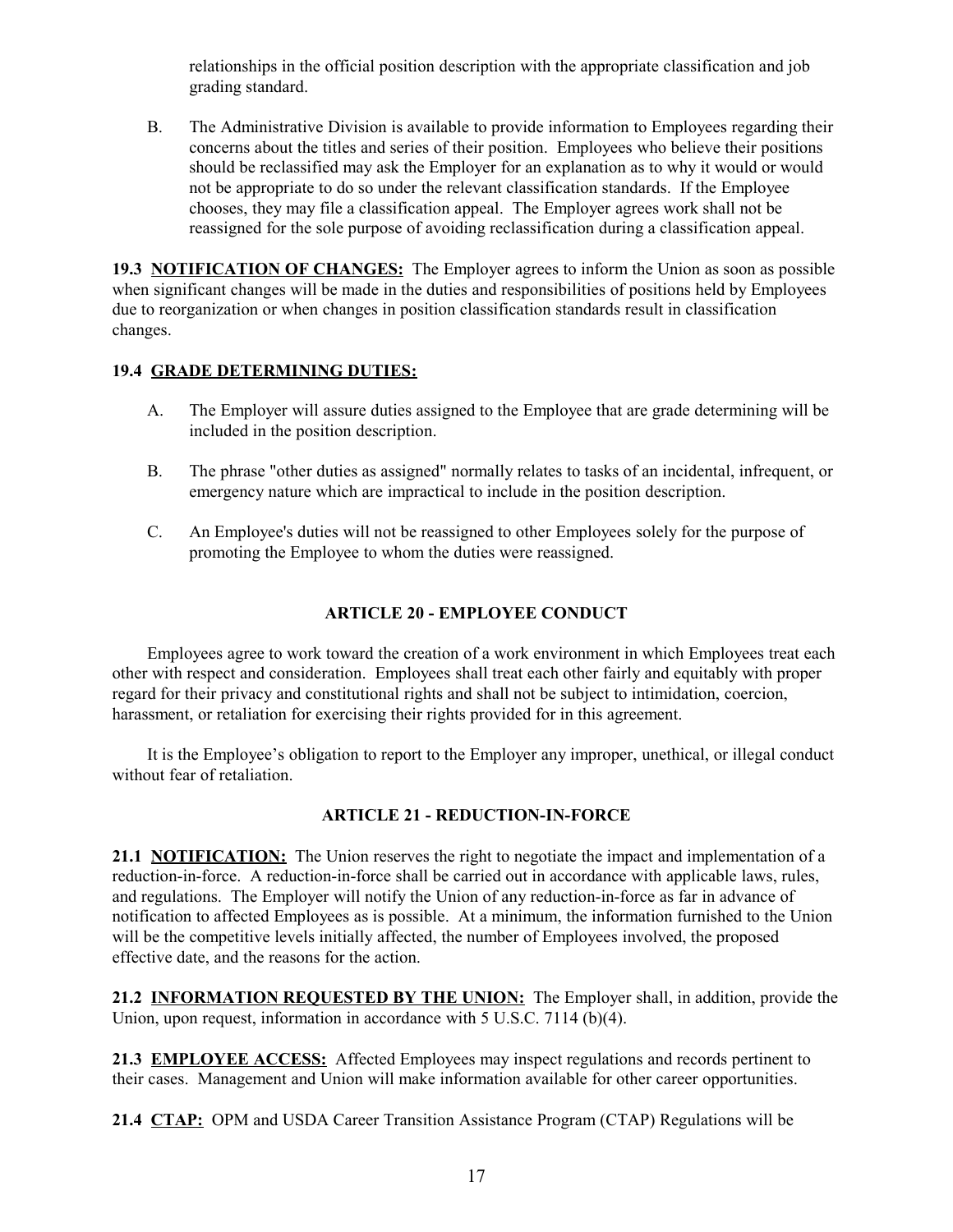followed as required by Handbook 3-PM, paragraph 100.

## **ARTICLE 22 - HAZARDOUS WEATHER**

## **22.1 POLICY:**

- A. The Employer has the responsibility to assure that supervisors and employees understand and abide by Kansas State FAC Policy, and the 17 PM Handbook. Any changes or updates to this policy will be provided by the State Office.
- B. The Local FAC will determine when conditions exist that warrant closing USDA facilities; or not opening. Employees will be notified when such decisions are made through locally developed communication procedures.

## **ARTICLE 23 - HEALTH AND SAFETY**

The Employer will, to the extent of its authority and consistent with the Occupational Safety and Health Act (OSHA) requirements, as well as other applicable health and safety codes, provide and maintain safe and healthful working conditions for all Employees. The Employer and the Union will cooperate to that end and will encourage Employees to work in a safe manner.

## **23.1 ACTIONS FOR UNSAFE CONDITIONS:**

- A. The Employer will initiate immediate and appropriate action(s) to correct any unsafe or unhealthy working condition that is reported or observed.
- B. Pursuant to applicable law and regulation, no Employee shall be subject to restraint, interference, coercion, discrimination, or reprisal for filing a report of an unsafe or unhealthy working condition, or other participation in Agency occupational safety and health program activities, or because of the exercise by such Employee on their behalf or another's of any right afforded by 29 CFR 1960. These rights include, among others, the right of an Employee to decline to perform their assigned task because of a reasonable belief that, under the circumstances, the task poses an imminent risk of death or serious bodily harm coupled with a reasonable belief there is insufficient time to seek effective redress through normal hazard reporting.

## **23.2 EMPLOYEE INFORMATION AND EQUIPMENT:**

- A. The Employee Assistance Program (EAP) is available to any Employee who is experiencing harmful levels of job-related stress, or who is troubled by alcoholism, substance abuse, emotional illness, marital/family problems, or financial problems.
- B. Consistent with workload demands, Employees using VDT's for extended periods during the course of a day will be granted periodic relief by interspersing other work tasks requiring less visual concentration.
- C. The Employer agrees, to the extent possible, to provide safety devices, such as glare screens, printer sound covers, etc., which will promote greater safety and comfort for VDT operators.

**23.3 SAFETY/HEALTH INSPECTIONS:** The Employer will ensure each County Office/State Office will have an annual safety inspection. The Union, at its option, may participate as an observer in OSHA investigations. Copies of OSHA inspections or investigations' reports pertaining to County Office/State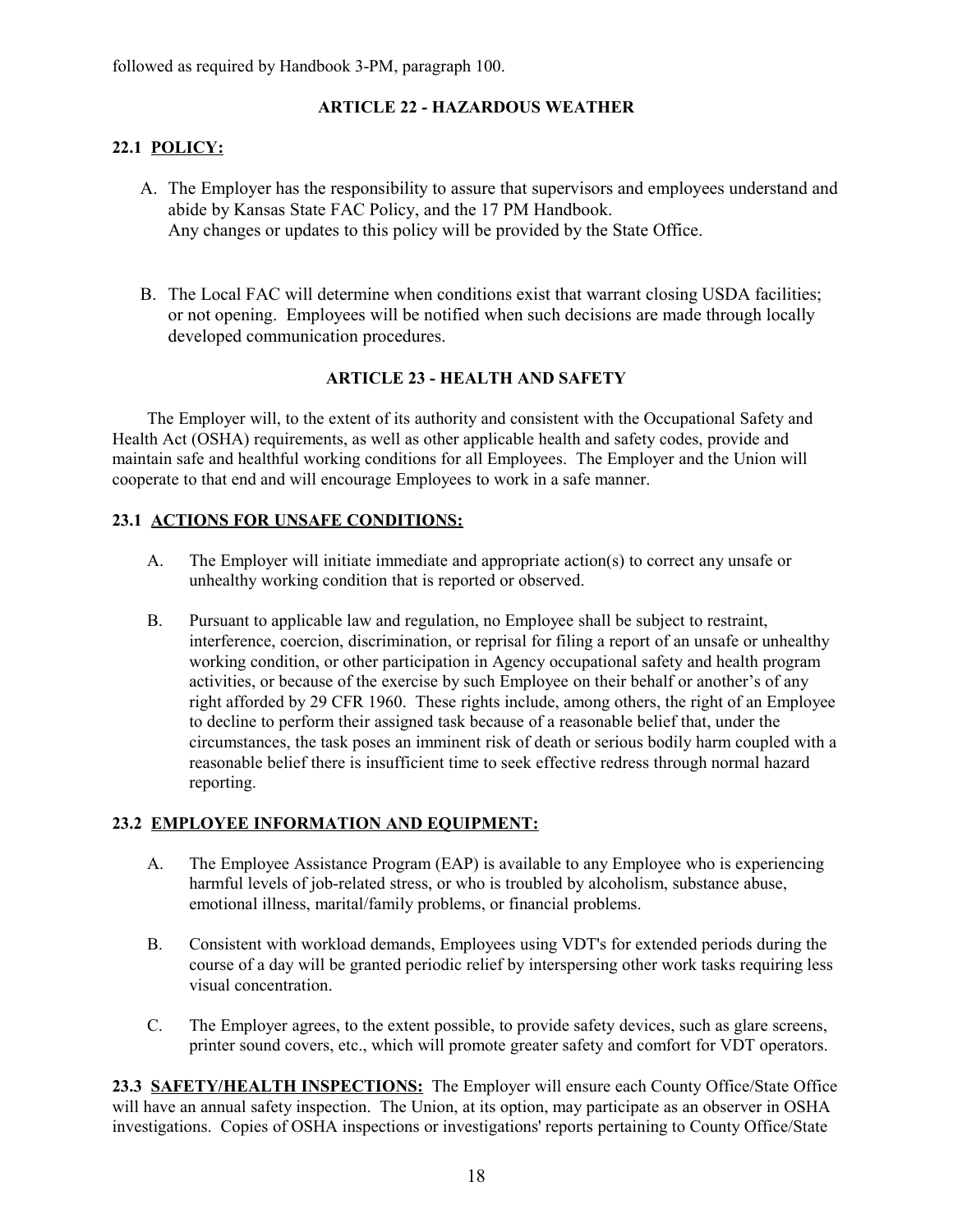Office will be provided to the Union upon request.

**23.4 EMPLOYEE OCCUPATIONAL INJURY OR ILLNESS:** When an Employee is injured or becomes occupationally ill in the performance of duties, they should report the injury or illness to their Supervisor immediately and obtain first aid as necessary. The Employee, or relative if the Employee is incapacitated, shall submit a written report (Form CA-1 or CA-2) to their Supervisor within 48 hours after the injury or illness. Information on Employee benefits under the Federal Employee's Compensation Act (FECA) is listed on Forms CA-1 and CA-2. Additional information regarding injury compensation is available in the Administrative Division.

**23.5 OCCUPANT EMERGENCY PLAN:** Each County Office and the State Office shall have an Occupant Emergency Plan contained in each location.

**23.6 HEALTH BENEFITS:** The Employer shall make information available to Employees on health benefits open season activities and maintain copies of offered health plans for review upon request.

# **23.7 CHEMICAL MATERIALS:**

- A. The Employer will make available all data sheets on chemical materials used in and around County Offices and the State Office upon request.
- B. Spraying, painting or other activity which adversely affects the office air quality will be scheduled after work hours.

**23.8 SAFETY REPORTS:** Pursuant to law and regulation, any required Employer safety reports will be made available for review by the Union.

23.9 SNOWFALL SAFETY: After a snowfall, the Employer will continue to make every reasonable effort to ensure that walkways, parking areas, and driveways are cleared and, if needed, salted or sanded as soon as possible.

# **23.10 UNION RESPONSIBILITIES:**

- A. The Union agrees it will take appropriate action to encourage all Bargaining Unit Employees to work safely with due consideration for the safety, health and comfort of all fellow Employees. To avoid preventable unhealthy or unsafe working conditions, the Union will encourage respect and care by Bargaining Unit Employees for the Employer's facilities and equipment and their own work environment.
- B. Each Bargaining Unit Employee has a duty and is encouraged to report any unsafe or unhealthy working condition(s) to the immediate Supervisor as soon as any such condition(s) occur.

# **23.11 FIRST AID TRAINING:**

- A. The Employer agrees to make reasonable efforts to assure that each office has adequate personnel available to administer first aid. First aid training will be provided at no cost to interested Employees. Official time will be provided for first aid training if training is being conducted during duty hours.
- B. First aid kits will be made available and maintained in the working areas. All Employees will have reasonable access to these supplies. Employer-designated Employee(s) will ensure kits are maintained.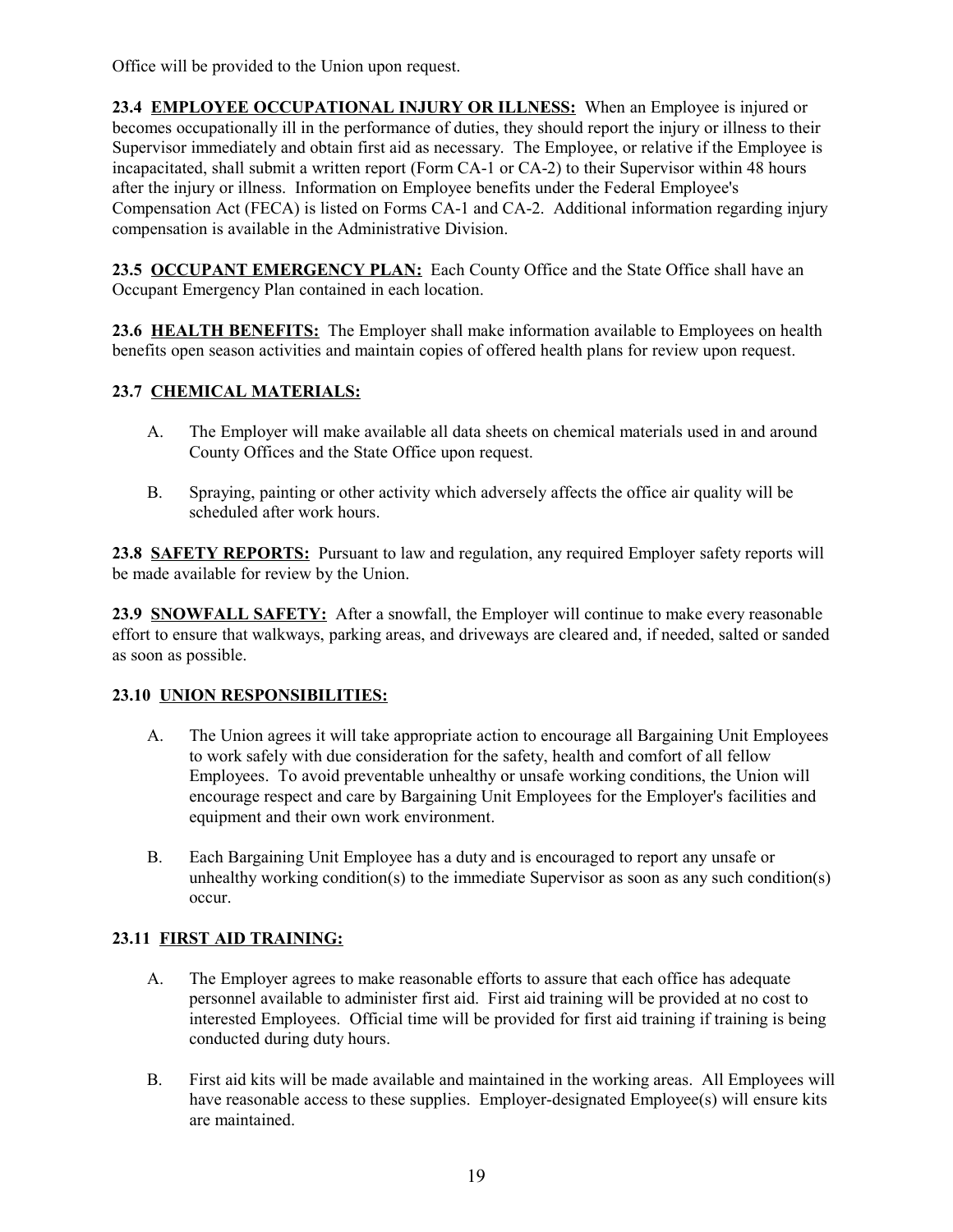# **ARTICLE 24 - OFFICE SPACE**

When the SAC notifies the local FAC that a change in office space is approved, then the Union will be notified. SCIT meetings shall be used to assure all employees have input into any proposed floor plan.